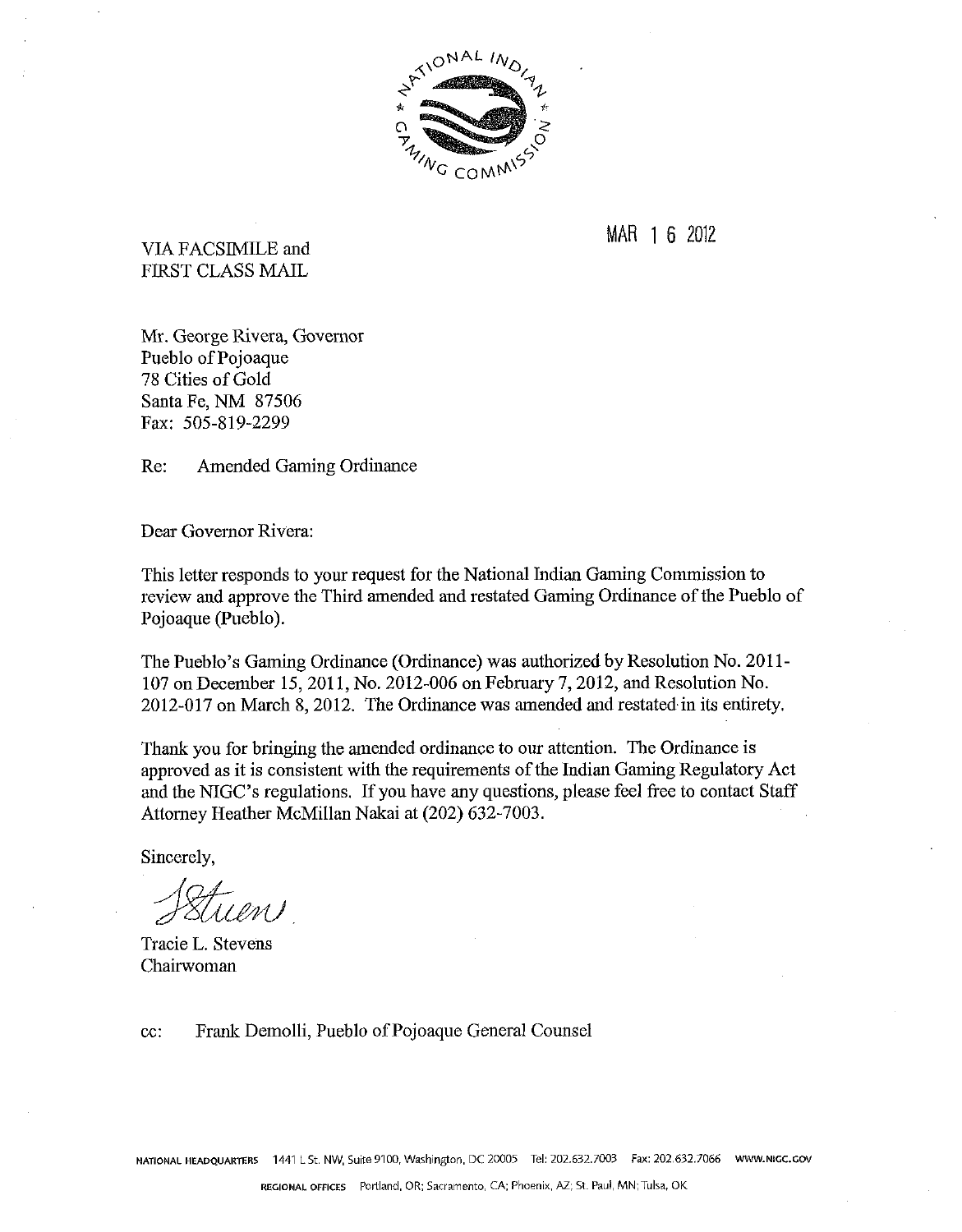GOVERNOR George Rivera

TRIBAL SECRETARY Stephanie J. Crosby



LIEUTENANT GOVERNOR Joseph M. Talachy

> TRIBAL TREASURER Mary Ann K. Fierro

# PUEBLO OF POJOAQUE<br>OFFICE OF THE GOVERNOR

78 CITIES OF GOLD ROAD SANTA FE, NEW MEXICO 87506 Tel: (505)819-2276 Fax (505)819-2299

# **PUEBLO OF POJOAQUE TRIBAL RESOLUTION 2012 - 017**

## **FIFTH AMENDMENT TO THE THIRD AMENDED AND RESTATED GAMING ORDINANCE OF THE PUEBLO OR POJOAQUE**

**WHEREAS,** the Pueblo of Pojoaque ("Pueblo") is a sovereign and federally recognized Indian Tribe, with the authority to govern its people, lands and other resources; and

**WHEREAS,** the Pueblo operates as a traditional government with no written constitution; and

**WHEREAS,** the Pueblo of Pojoaque Tribal Council ("Tribal Council") is the governing body acting with authority for the Pueblo and responsible for the Pueblo in its exercise of its sovereign governmental powers; and

**WHEREAS,** the Tribal Council wishes to protect the health, safety and welfare of the Pueblo; and

**WHEREAS,** on November 15,2006, the Tribal Council adopted the Third Amended and Restated Gaming Ordinance ("Third Gaming Ordinance") of the Pueblo of Pojoaque, and made further amendments on February 6,2007, December 15,201 1, and February 7, 2012; and

WHEREAS, after consultation with the National Indian Gaming Commission ("NIGC"), the Pueblo wishes to malce a further amendment to the Third Gaming Ordinance and to adopt the NIGC definition of "net revenues," as reflected in 25 C.F.R. *5* 502.16, as amended in 2009.

**NOW, THEREFORE, BE IT RESOLVED,** by the Tribal Council of the Pueblo of Pojoaque that the Third Gaming Ordinance shall be amended by updating the definition of "net revenues" in Section 10-8-2(S) as follows: "total gaming related operating expenses" shall be replaced with "total gaming-related operating expenses, including all those expenses of the

 $\mathbf{1}$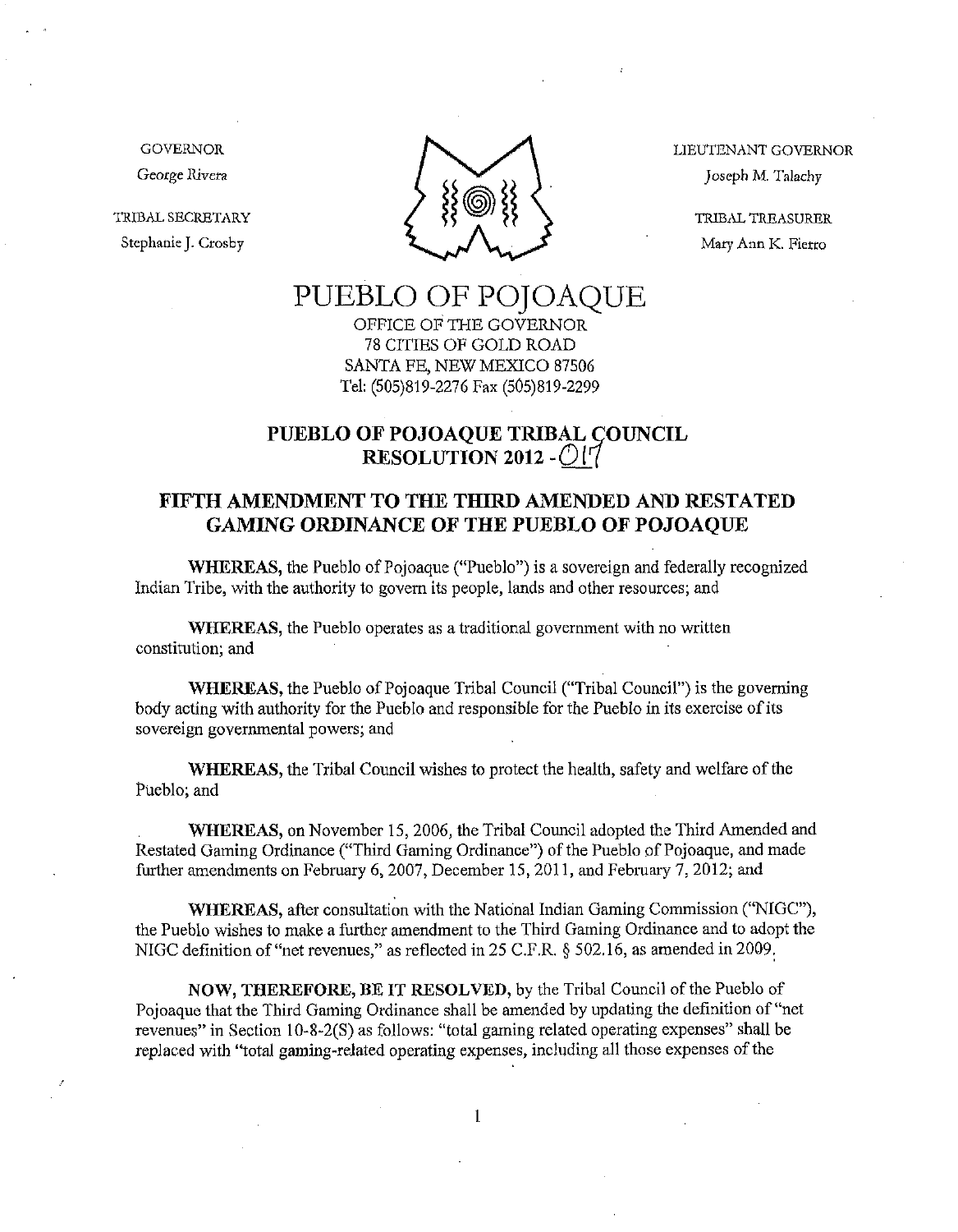gaming operation commonly known as operating expenses and non-operating expenses consistent with professional accounting pronouncements, excluding management fees".

BE IT FURTHER RESOLVED, that the Governor and the General Counsel of the Pueblo of Pojoaque are hereby authorized and directed to submit this Fifth Amendment to the Third Amended and Restated Gaming Ordinance to the National Indian Gaming Commission, along with a complete Third Amended Gaming Ordinance, as amended, for approval in accordance with the provisions of the Indian Gaming Rcgulatory Act.

#### CERTIFICATION

#### The foregoing FIFTH AMENDMENT TO THE THIRD AMENDED AND

#### RESTATED GAMING ORDINANCE OF THE PUEBLO OF POJOAQUE was adopted by

the Pueblo of Pojoaque Tribal Council, at a duly-called meeting on March  $\frac{1}{\sqrt{2}}$ , 2012 by the

affirmative vote of  $\overline{11}$  to  $\overline{0}$ , with  $\overline{0}$  abstentions. entions.<br>
4<sup>2</sup>

GEORGE RIVERA Governor

ATTEST:

STEPHANIE<br>Secretary /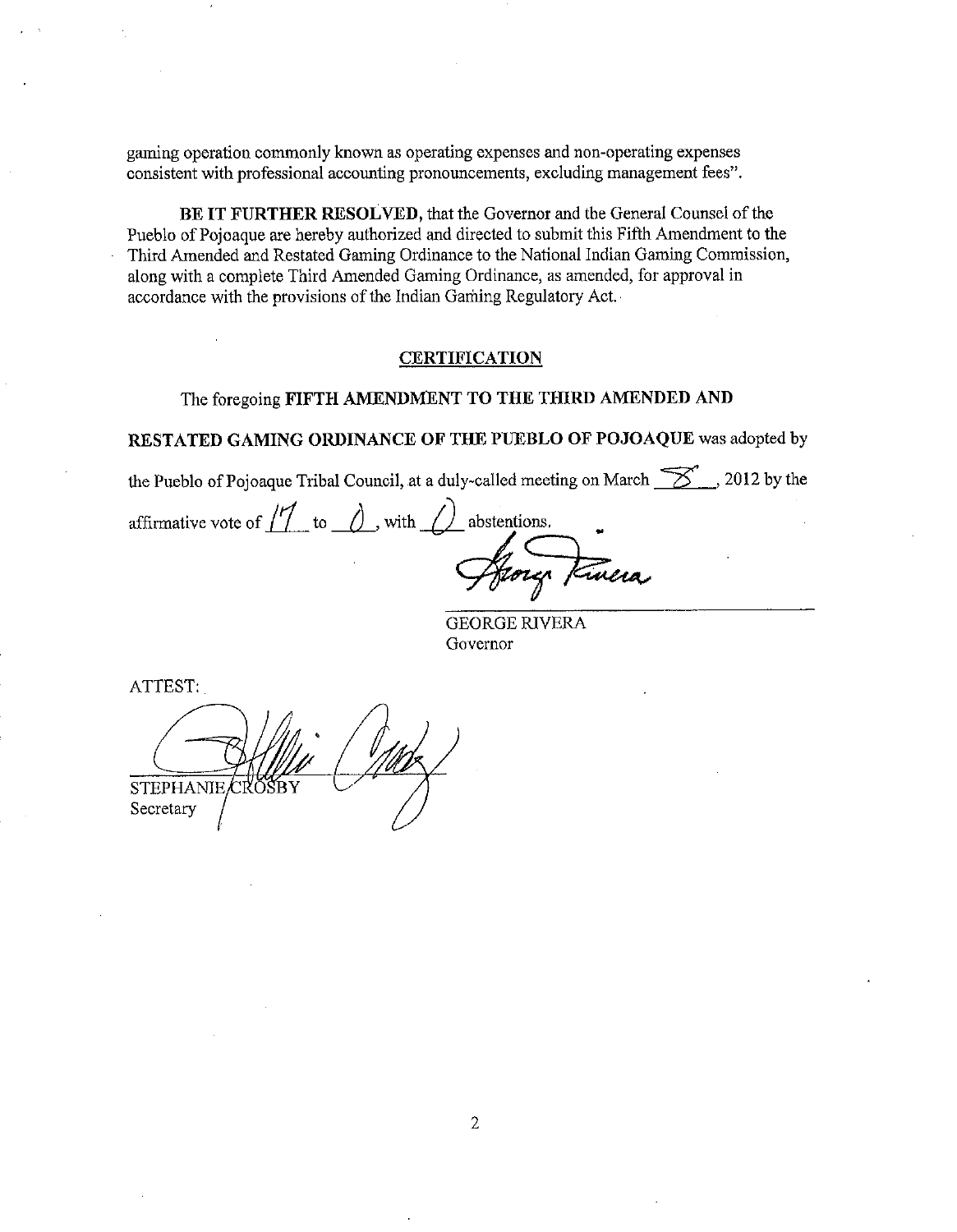# **Chapter 10 BUSINESS AND COMMERCIAL LAW ARTICLE VIII**

#### **THIRD AMENDED AND RESTATED**

#### **GAMING ORDINANCE OF THE PUEBLO OF POJOAQUE**

February 6, 1992

Amended and Restated January 20, 1994 by Resolution No. 1994-04

Amended and Restated May 26, 1994 by Resolution No. 1994-24

Amended September 19, 1997 by Resolution No. 1997-69

Amended and Restated November 15, 2006 by Resolution 2006-123

Amended February 6, 2007 by Resolution 2007-020

Amended December 15, 2011 by Resolution 2011-107

Amended December 15, 2011 by Resolution 2011-108

Amended February 7, 2012 by Resolution 2012-006

Amended March 8, 2012 by Resolution 2012-017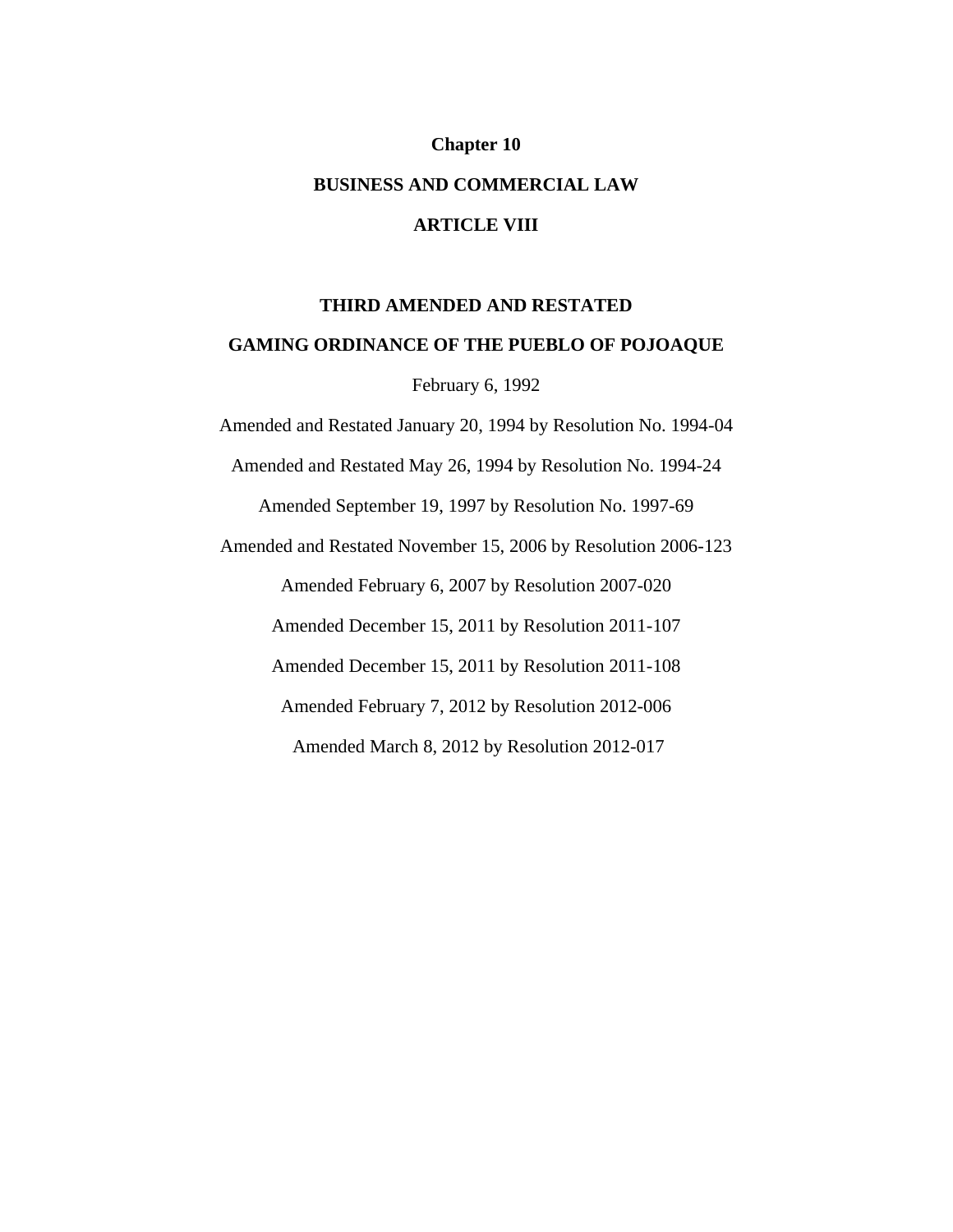# **TABLE OF CONTENTS**

| $10-8-1.$ |                                                                                  |  |
|-----------|----------------------------------------------------------------------------------|--|
| $10-8-2.$ |                                                                                  |  |
| $10-8-3.$ |                                                                                  |  |
| $10-8-4.$ |                                                                                  |  |
| $10-8-5.$ |                                                                                  |  |
| A.        |                                                                                  |  |
| <b>B.</b> |                                                                                  |  |
| C.        |                                                                                  |  |
| $10-8-6.$ |                                                                                  |  |
| A.        |                                                                                  |  |
| <b>B.</b> |                                                                                  |  |
| C.        |                                                                                  |  |
| D.        |                                                                                  |  |
| E.        |                                                                                  |  |
| F.        |                                                                                  |  |
| G.        |                                                                                  |  |
| H.        |                                                                                  |  |
| I.        |                                                                                  |  |
| J.        |                                                                                  |  |
| $10-8-7.$ |                                                                                  |  |
| A.        |                                                                                  |  |
| <b>B.</b> |                                                                                  |  |
| C.        |                                                                                  |  |
| D.        |                                                                                  |  |
| E.        |                                                                                  |  |
| F.        |                                                                                  |  |
| G.        | Procedures for Forwarding Applications and Reports for Key Employees and Primary |  |
|           |                                                                                  |  |
| H.        |                                                                                  |  |
| I.        |                                                                                  |  |
| $10-8-8.$ |                                                                                  |  |
| A.        |                                                                                  |  |
| <b>B.</b> |                                                                                  |  |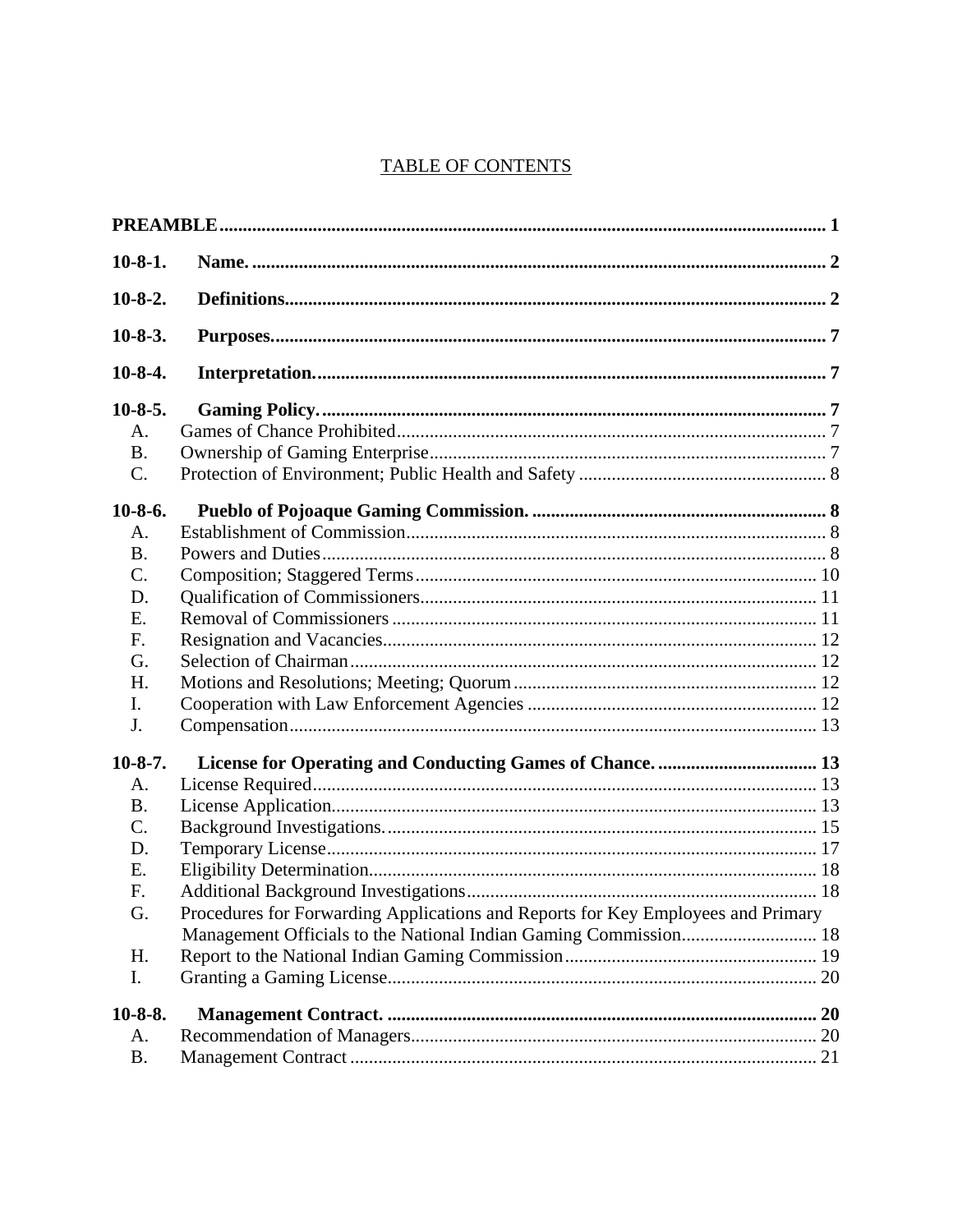| C.             |  |
|----------------|--|
| D.             |  |
| Е.             |  |
| F.             |  |
| G.             |  |
| H.             |  |
| I.             |  |
| J.             |  |
| K.             |  |
| $10-8-9.$      |  |
| A.             |  |
| <b>B.</b>      |  |
| $\mathsf{C}$ . |  |
| D.             |  |
| Ε.             |  |
| F.             |  |
| G.             |  |
| H.             |  |
| $10-8-10.$     |  |
| А.             |  |
| <b>B.</b>      |  |
| C.             |  |
| D.             |  |
| Ε.             |  |
| F.             |  |
| G.             |  |
| Н.             |  |
| I.             |  |
| J.             |  |
| Κ.             |  |
| L.             |  |
| M.             |  |
| N.             |  |
| Ο.             |  |
| P.             |  |
| $10-8-11.$     |  |
| A.             |  |
| <b>B.</b>      |  |
| C.             |  |
| D.             |  |
| E.             |  |
| F.             |  |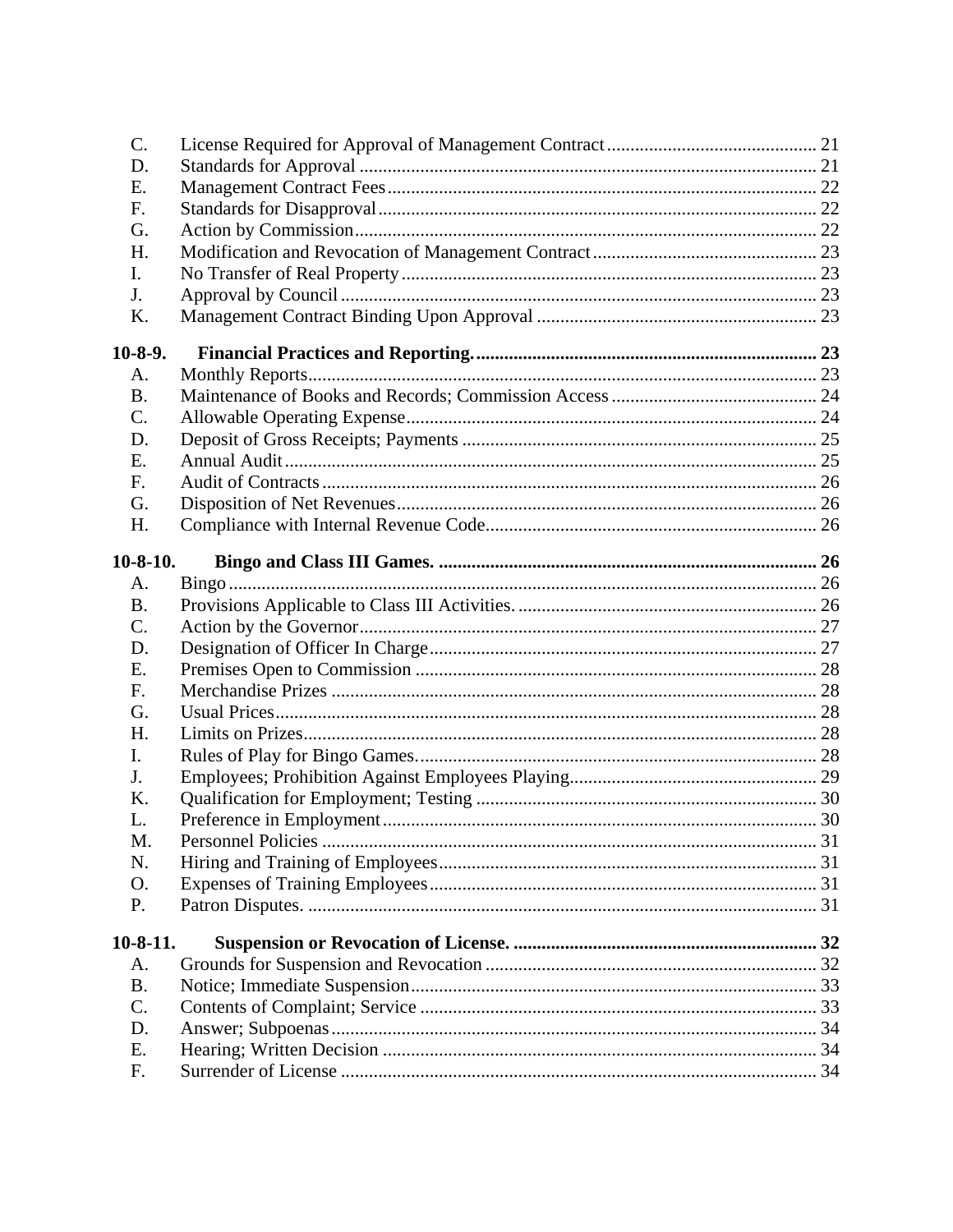| $10-8-14.$      |  |
|-----------------|--|
| $10-8-13.$      |  |
| $\mathcal{C}$ . |  |
| <b>B.</b>       |  |
| A.              |  |
| $10-8-12.$      |  |
| I.              |  |
| H.              |  |
| G.              |  |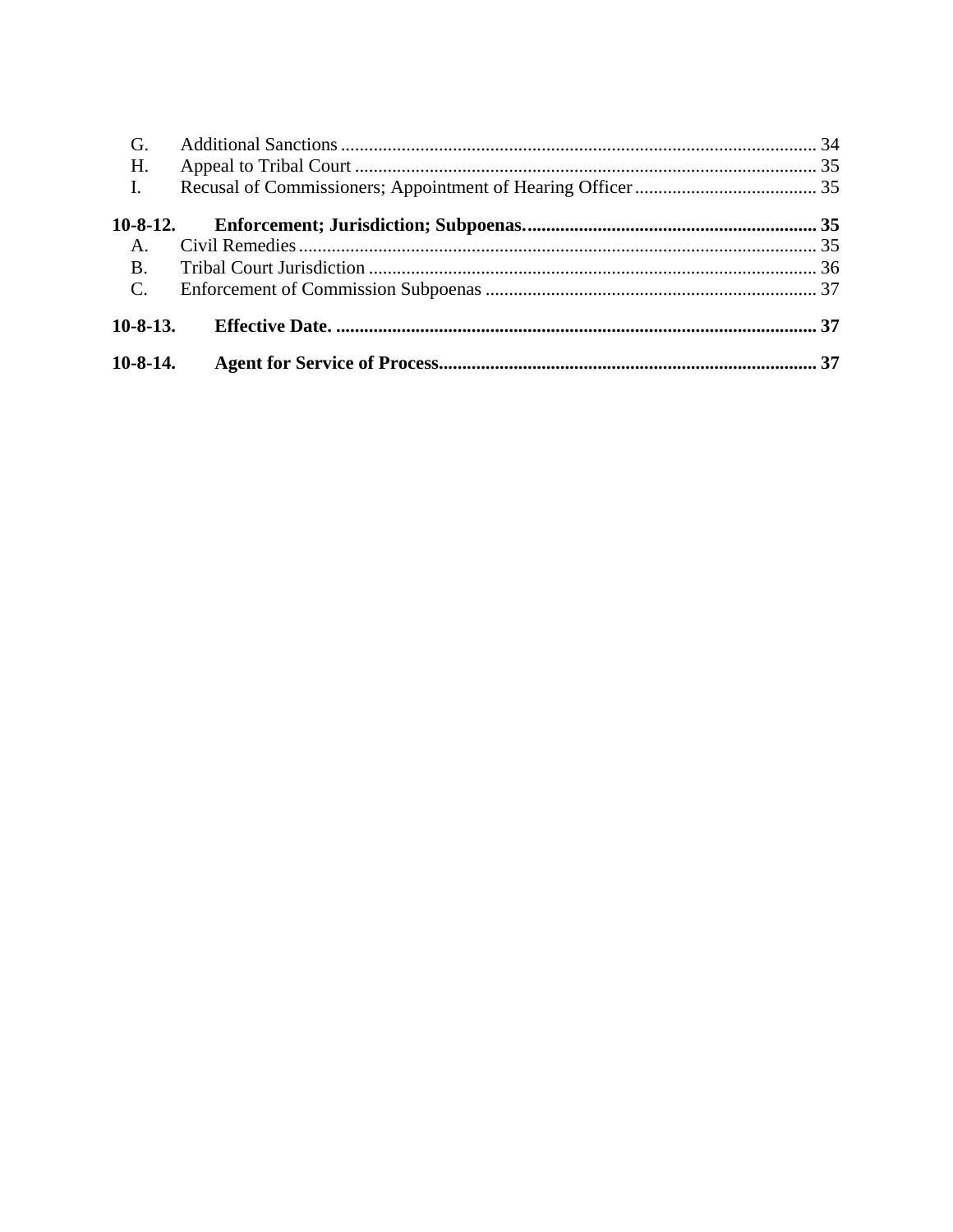#### PREAMBLE

<span id="page-7-0"></span>On December 15, 2011, the Pueblo of Pojoaque Tribal Council ("Tribal Council") unanimously passed Tribal Council Resolution 2011-108 to clarify the intent of the Third Amended and Restated Gaming Ordinance in light of Pueblo of Pojoaque customs and traditions. On February 7, 2012, the Tribal Council unanimously passed Tribal Council Resolution 2012- 006. Resolution 2012-006 replaced a provision of Resolution 2011-108. The provision had stated that: "Upon termination of employment or a contract, the gaming license is immediately void and is to be surrendered within five days of the termination." The new provision states that: "The term of the gaming license expires at the termination of employment and the gaming license is to be surrendered within five days of the termination."

The operative provisions of those resolutions are reproduced in this preamble:

[1] The Pueblo of Pojoaque Gaming Commission's primary duty is to protect gaming assets; and

[2] The Executive Director of the Pueblo of Pojoaque Gaming commission shall have the power and authority to make any decision on behalf of the PPGC as long as the decision is ratified by the PPGC during a scheduled PPGC meeting or the decision is ratified by a quorum of the PPGC commissioners; and

[3] There are no property rights in a gaming license at any time; and

[4] The issuance of a gaming license is a revocable privilege and Section 10-8-11 of the Third Gaming Ordinance, as may be amended from time to time, only applies to revocations when there is an allegation of wrongdoing and a complaint has been filed with the PPGC requesting revocation; and

[5] The term of the gaming license expires at the termination of employment and the gaming license is to be surrendered within five days of the termination; and

[6] Any party may appeal a decision of the PPGC to the tribal court and any subsequent tribal court decision may be appealed to the Tribal Council; and

[7] Any PPGC licensing decision that is appealed from the Tribal Court to Tribal Council shall be filed and heard in accord with Pueblo of Pojoaque Tribal Council Resolution 98-52, Pojoaque Pueblo Appellate Procedure.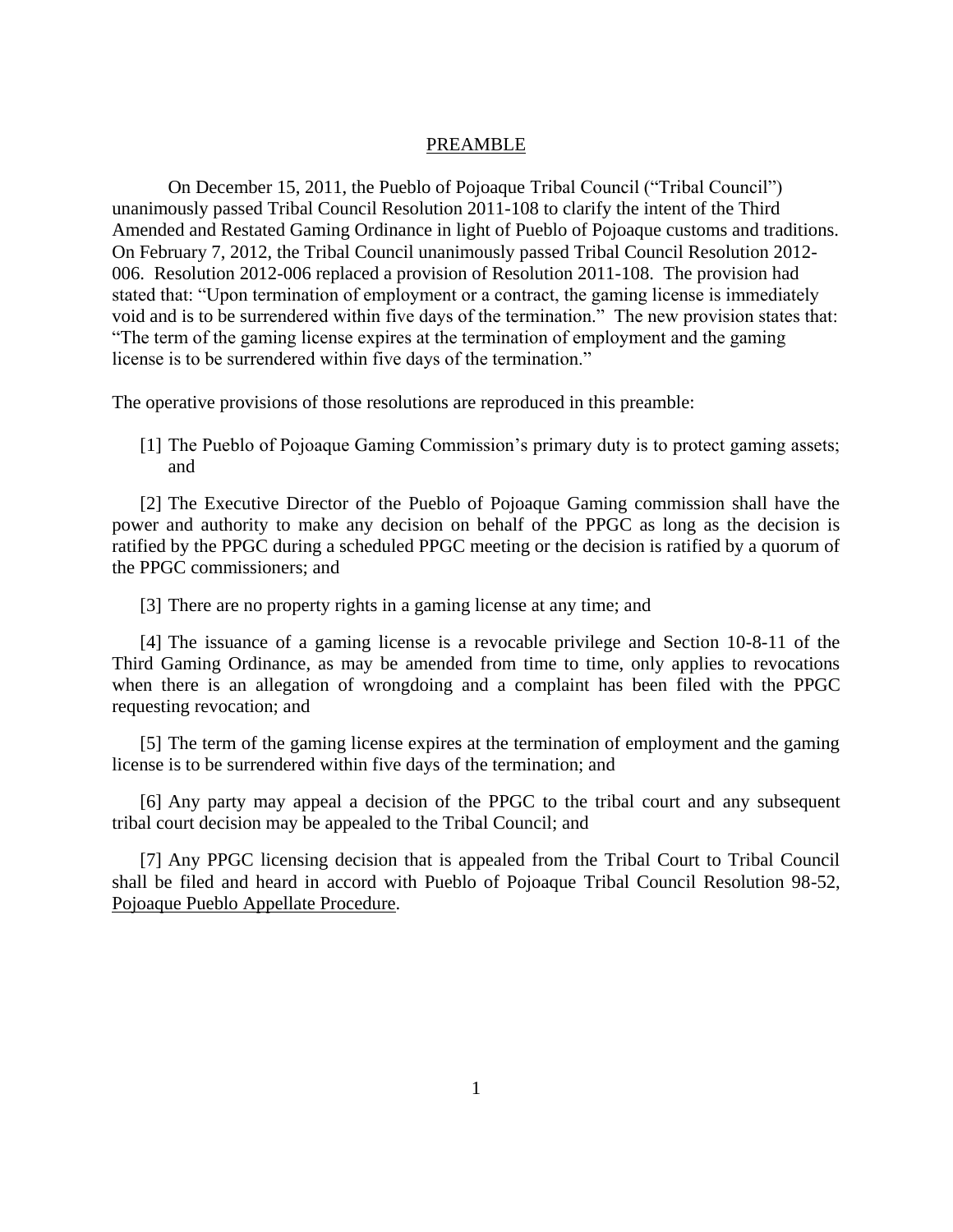#### BE IT ENACTED BY THE COUNCIL OF THE PUEBLO OF POJOAQUE:

<span id="page-8-0"></span>An Ordinance to Govern, Regulate, and Control Gaming Activities on the Pueblo of Pojoaque.

10-8-1. Name.

The name of this Ordinance shall be the Gaming Ordinance of the Pueblo of Pojoaque.

10-8-2. Definitions.

<span id="page-8-1"></span>The following words shall have the following meanings under this Ordinance, unless the context otherwise requires:

A. "Bingo game" means the game of chance commonly known as "bingo"(whether or not electronic, computer, or other technological aids are used in connection therewith) which is played for prizes, including monetary prizes, with cards bearing numbers and other designations in which the holder of the card covers such numbers or designations when objects, similarly numbered or designated, are drawn or electronically determined, and in which the game is won by the first person covering a previously designated arrangement of numbers or designations on such cards, including (if played in the same location) pull-tabs, lotto, punch boards, tip jars, instant bingo, and other games similar to bingo;

B. "Class II gaming" means all forms of gaming as defined in Section 4(7) of the Indian Gaming Regulatory Act, 25 U.S.C. § 2703(7) and 25 C.F.R. § 502.3;

C. "Class III gaming" means all forms of gaming as defined in Section 4(8) of the Indian Gaming Regulatory Act, 25 U.S.C. § 502.4;

D. "Commission" means the Pueblo of Pojoaque Gaming Commission established by this Ordinance;

2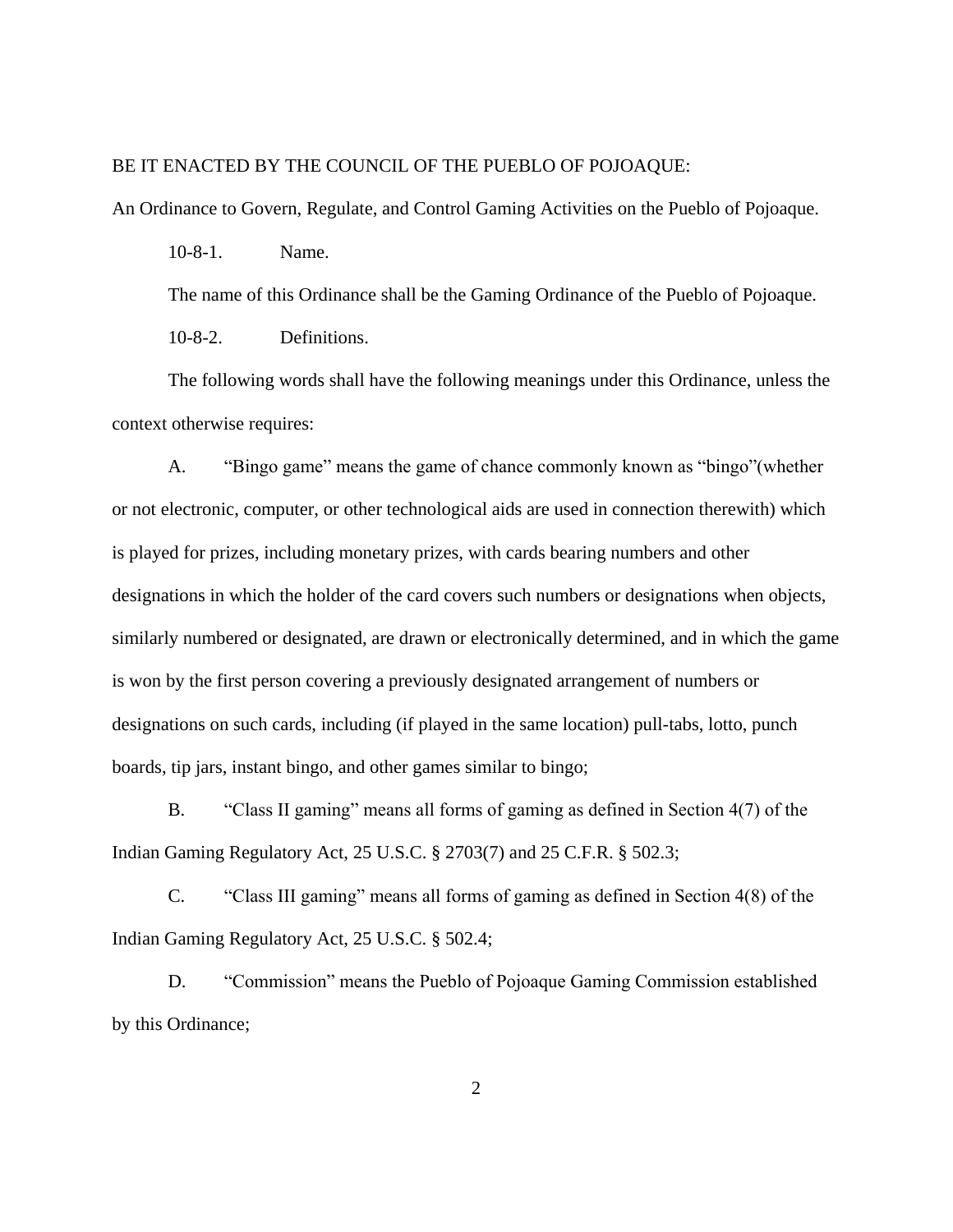E. "Equipment" includes, with respect to bingo games, the receptacle and numbered objects drawn from it, the master board upon which such objects are placed as drawn; the cards or sheets bearing or other designations to be covered and the objects used to covers them; the board or signs, however operated, used to announce or display the numbers or designations as they are drawn; the public address system; and all other articles essential to the operations, conduct, and playing of bingo games;

F. "Games of chance" means bingo and Class III gaming, but does not include social games played solely for prizes of minimal value, or traditional forms of Indian gaming engaged in by individuals as a part of, or in connections with, tribal ceremonies or celebrations;

G. "Gaming Device" means

(1) Any so-called "slot machine" or any other machine or mechanical device an essential part of which is a drum or reel with insignia thereon, and (A) which when operated may deliver, as the result of the application of an element of chance, any money or property, or (B) by the operation of which a person may become entitled to receive, as the result of the application of an element of chance, any money or property; or

(2) Any other machine or mechanical device (including but not limited to roulette wheels and similar devices) designed and manufactured primarily for use in connection with gambling, and (A) which when operated may deliver, as the result of the application of an element of chance, and money or property, or (B) by the operation of which a person may become entitled to receive, as the result of the application of an element of chance, any money or property; or

(3) Any subassembly or essential part intended to be use in connection with any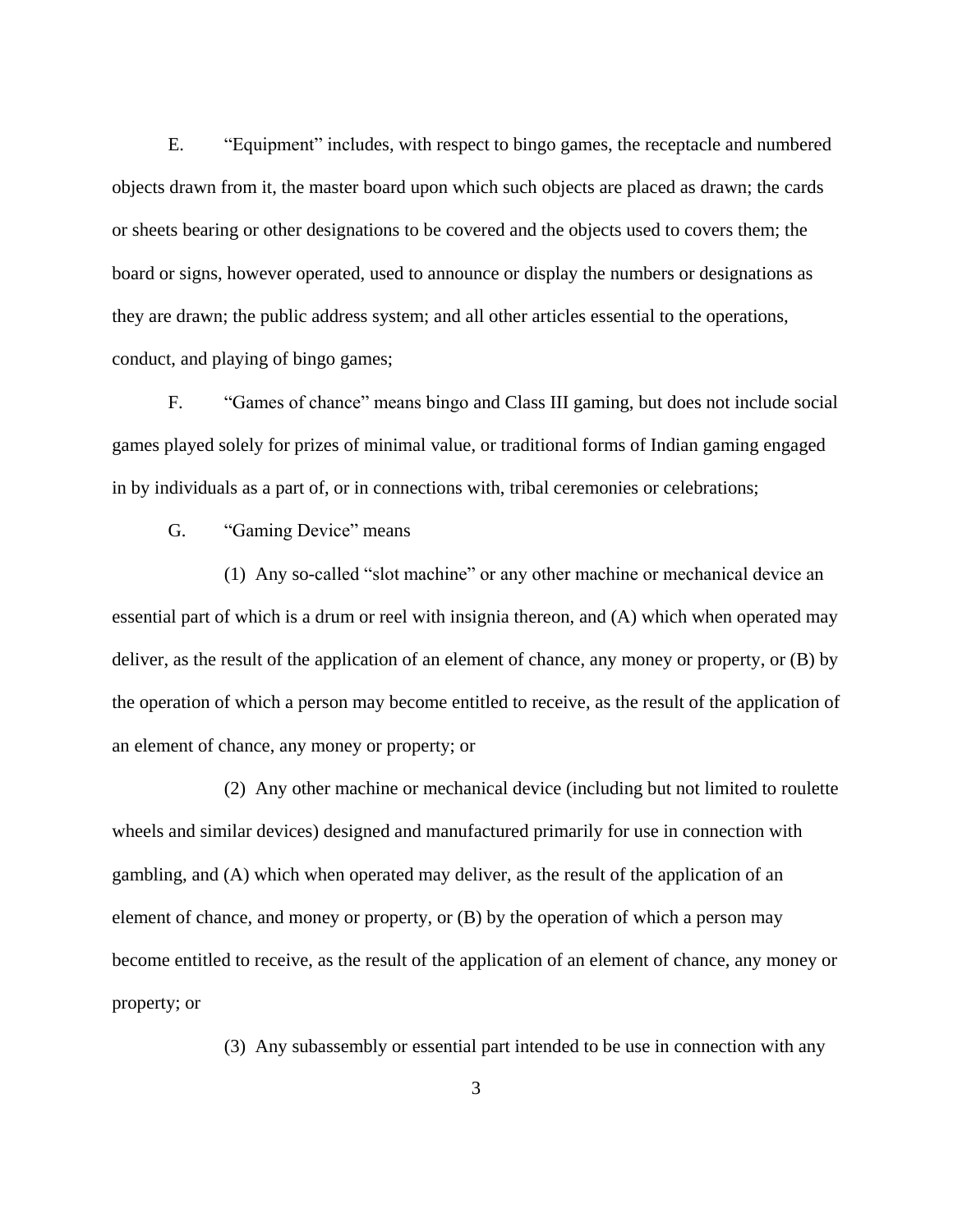such machine or mechanical device, but which is not attached to any such machine or mechanical device as a constituent part.

H. "Gaming Facilities" means the place, facility, or location on Indian lands in which Class II or Class III gaming is conducted with Indian lands being defined per the Indian Gaming Regulatory Act, 25 U.S.C. §§ 2703(4), 2719;

I. "Gaming Ordinance" means this Gaming Ordinance of the Pueblo of Pojoaque and any rules or regulation promulgated hereunder;

J. "Gaming Services" means the providing of any goods or services, except for legal services, to the Pueblo in connection with the operation of Class II or Class III gaming in a Gaming Facility, including but not limited to equipment, transportation, food, linens, janitorial supplies, maintenance, or security services for the Gaming Facility, in an amount of excess of \$10,000 in any single month;

K. "Governor" means the Governor of the Pueblo of Pojoaque;

L. "Gross receipts" means receipts from the sale of shares, tickets, or rights in any manner connected with participation or the right to participate in any game of chance, including but not limited to any admission fee or charge, the sale of merchandise, refreshments, souvenirs, services, equipment, or supplies, interest earned on deposits, and all other miscellaneous receipts;

M. "Key Employee" means

(1) A person who performs one or more of the following functions:

- a. Bingo caller;
- b. Counting room supervisor;
- c. Chief of security;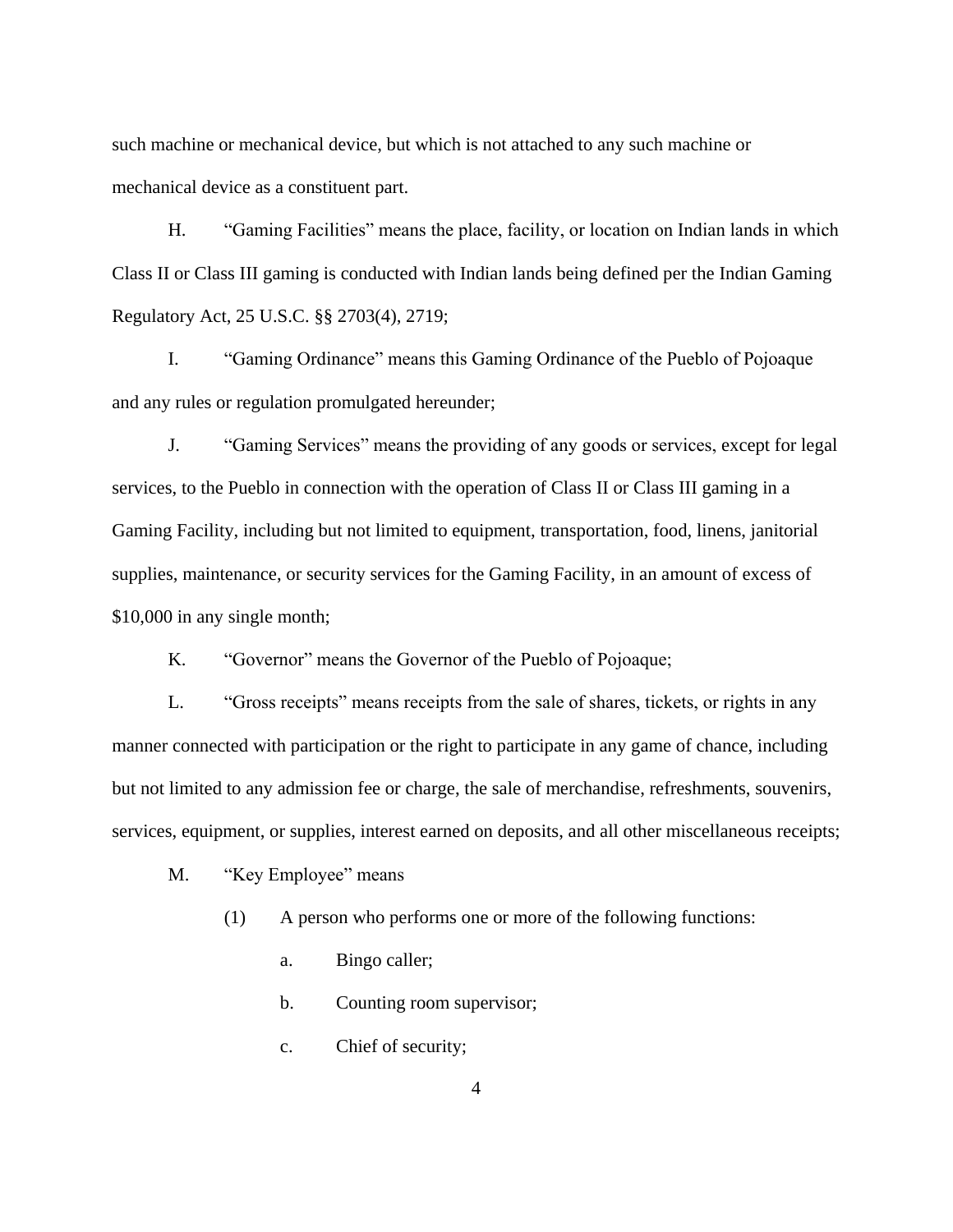- d. Custodian of gaming supplies or cash;
- e. Floor manager;
- f. Pit boss;
- g. Dealer;
- h. Croupier;
- i. Approver of credit; or
- j. Custodian of gambling devices including persons with access to cash and accounting records within such devices;

(2) If not otherwise included, any other person whose cash compensation is in excess of \$50,000 per year; or

(3) If not otherwise included, the four most highly compensated persons in the gaming operation;

N. "License" means a license duly issued to primary management officials and key employees of any gaming enterprise conducted on the Pueblo of Pojoaque by the Tribal Council pursuant to this Gaming Ordinance;

O. "Licensee" means any person who has been duly licensed by the Tribal Council;

P. "Manager" means the Manager of Pueblo of Pojoaque-owned gaming instrumentalities or Pueblo of Pojoaque-owned gaming corporations, hired pursuant to Section 8

of this Gaming Ordinance;

Q. "Member of the Pueblo" means an enrolled member of the Pueblo of Pojoaque;

R. "National Indian Gaming Commission" means the National Indian Gaming Commission established by the Indian Gaming Regulatory Act, 25 U.S.C. §§ 2701-21, 18 U.S.C.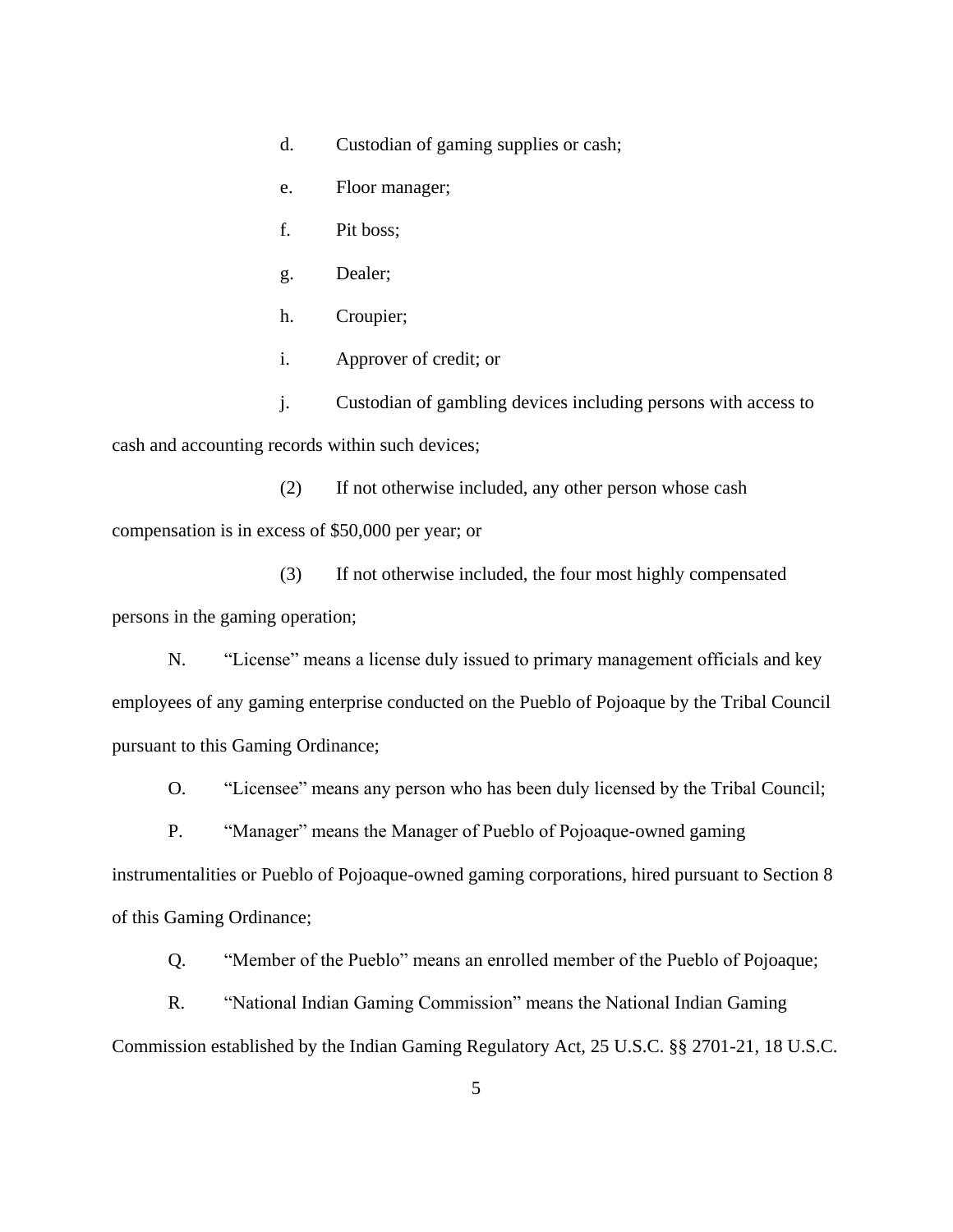§§1166-68;

S. "Net revenues" means the gross receipts less (a) amounts paid out as, or paid for, prizes, and (b) total gaming-related operating expenses, including all those expenses of the gaming operation commonly known as operating expenses and non-operating expenses consistent with professional accounting pronouncements, excluding management fees;

T. "Occasion" means a gathering at which a game of chance is played;

U. "Person" means an individual, trust, firm, association, partnership, political subdivision, government agency, municipality, industry, public or private corporation, or any other legal entity whatsoever;

V. "Premises" means any room, hall, building, enclosure, or outdoor or other area used for the purpose of playing a game of chance;

W. "Primary Management Official" means

(1) The person having management responsibility for a management contract;

- (2) Any person who has authority;
	- a. To hire and fire employees, or
	- b. To set up working policy for the gaming operation; or

(3) The chief financial officer or other person who has financial management responsibility.

X. "Pueblo" means the Pueblo of Pojoaque;

Y. "Pueblo of Pojoaque" means the Pueblo of Pojoaque and any lands title to which is held in trust by the United States for the benefit of the Pueblo of Pojoaque or a member thereof or held by the Pueblo of Pojoaque subject to a restriction by the United States against alienation, and other which lands the Pueblo of Pojoaque exercises governmental power;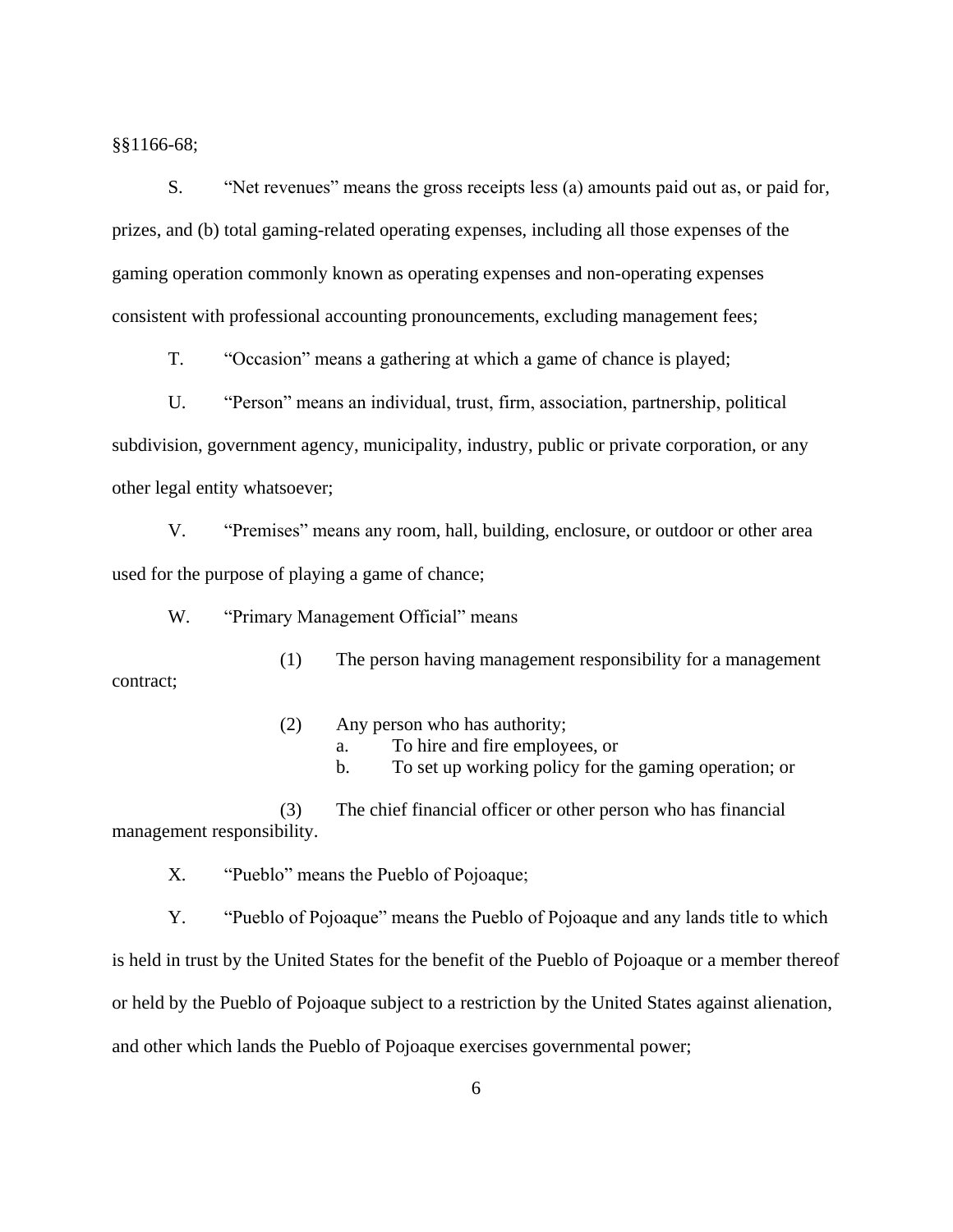Z. "Tribal Council" means the Tribal Council of the Pueblo of Pojoaque, the governing body of the Pueblo; and

AA. "Tribal Court" means the Pueblo of Pojoaque Tribal Court.

10-8-3. Purposes.

<span id="page-13-0"></span>The purposes of this Gaming Ordinance are to make lawful and to regulate the operation, conduct, and playing of games of chance on the Pueblo of Pojoaque so that revenue may be produced to fund tribal governmental operations and programs which promote the health, education, and welfare of the Pueblo and its members and which promote tribal economic development.

10-8-4. Interpretation.

<span id="page-13-1"></span>This Gaming Ordinance is an exercise of the sovereign power of the Pueblo of Pojoaque and shall be liberally construed for the accomplishment of its purposes and to comply with the Indian Gaming Regulatory Act.

<span id="page-13-3"></span>10-8-5. Gaming Policy.

<span id="page-13-2"></span>A. Games of Chance Prohibited. No person may operate or conduct any games of chance within the boundaries of the Pueblo of Pojoaque except in accordance with the provisions of this Gaming Ordinance.

<span id="page-13-4"></span>B. Ownership of Gaming Enterprise. The Pueblo of Pojoaque, acting through the Tribal Council and such Pueblo of Pojoaque-owned gaming instrumentalities or Pueblo of Pojoaque-owned gaming corporations as the Pueblo of Pojoaque may find necessary and convenient to form, shall have the sole proprietary interest in and responsibility for the operation and conduct of any games of chance operated or conducted on the Pueblo of Pojoaque.

7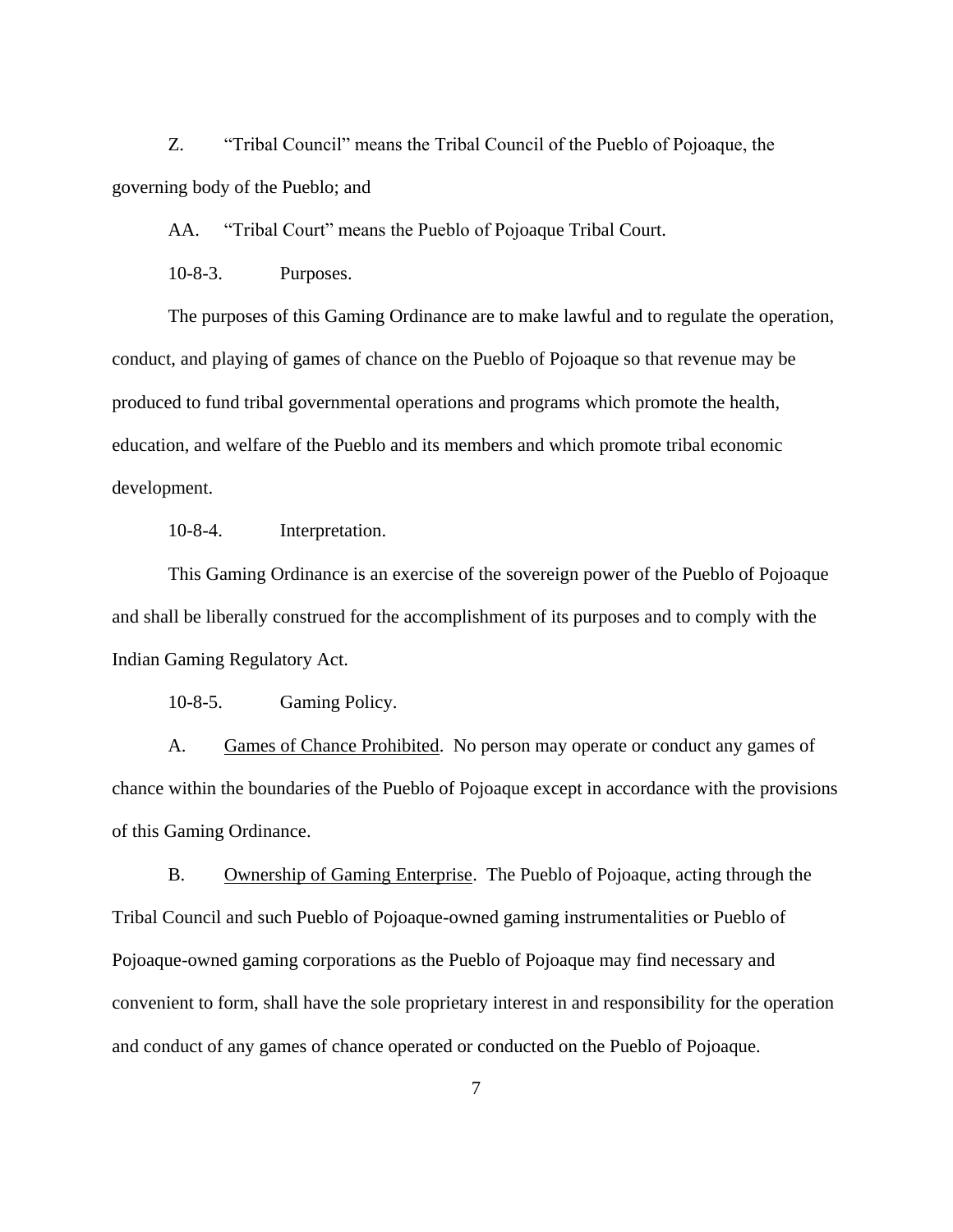<span id="page-14-0"></span>C. Protection of Environment; Public Health and Safety. The construction and maintenance of any gaming facility, and the operation and conduct of any and all games of chance, shall be done in a manner that adequately protects the environment and the public health and safety.

<span id="page-14-2"></span>10-8-6. Pueblo of Pojoaque Gaming Commission.

<span id="page-14-1"></span>A. Establishment of Commission. There hereby is established the Pueblo of Pojoaque Gaming Commission for the purposes of regulating all games of chance within the Pueblo of Pojoaque and enforcing this Gaming Ordinance.

<span id="page-14-3"></span>B. Powers and Duties. The Commission shall have the following powers and duties:

(1) The Pueblo of Pojoaque Gaming Commission shall promulgate any and all regulations it deems necessary or appropriate for the regulation of gaming activity within the Pueblo of Pojoaque, so as to fulfill the purposes of this Ordinance, and in particular shall promulgate any and all regulations necessary or appropriate to assure full compliance by the Pueblo and its gaming enterprises with any and all provisions of the Act and the Compact that is in effect, and all such regulations properly promulgated by the Commission within the scope of its powers granted herein shall have the full force of law within the Pueblo of Pojoaque.

(2) To grant, suspend, or revoke licenses to primary management officials and key employees of Pueblo of Pojoaque-owned gaming instrumentalities or Pueblo of Pojoaque-owned gaming corporations, in accordance with this Gaming Ordinance.

(3) To monitor and oversee the operation and conduct of all games of chance within the exterior boundaries of the Pueblo of Pojoaque on a continuing but not limited to ongoing monitoring and oversight of licensees engaged in the operation and conduct of such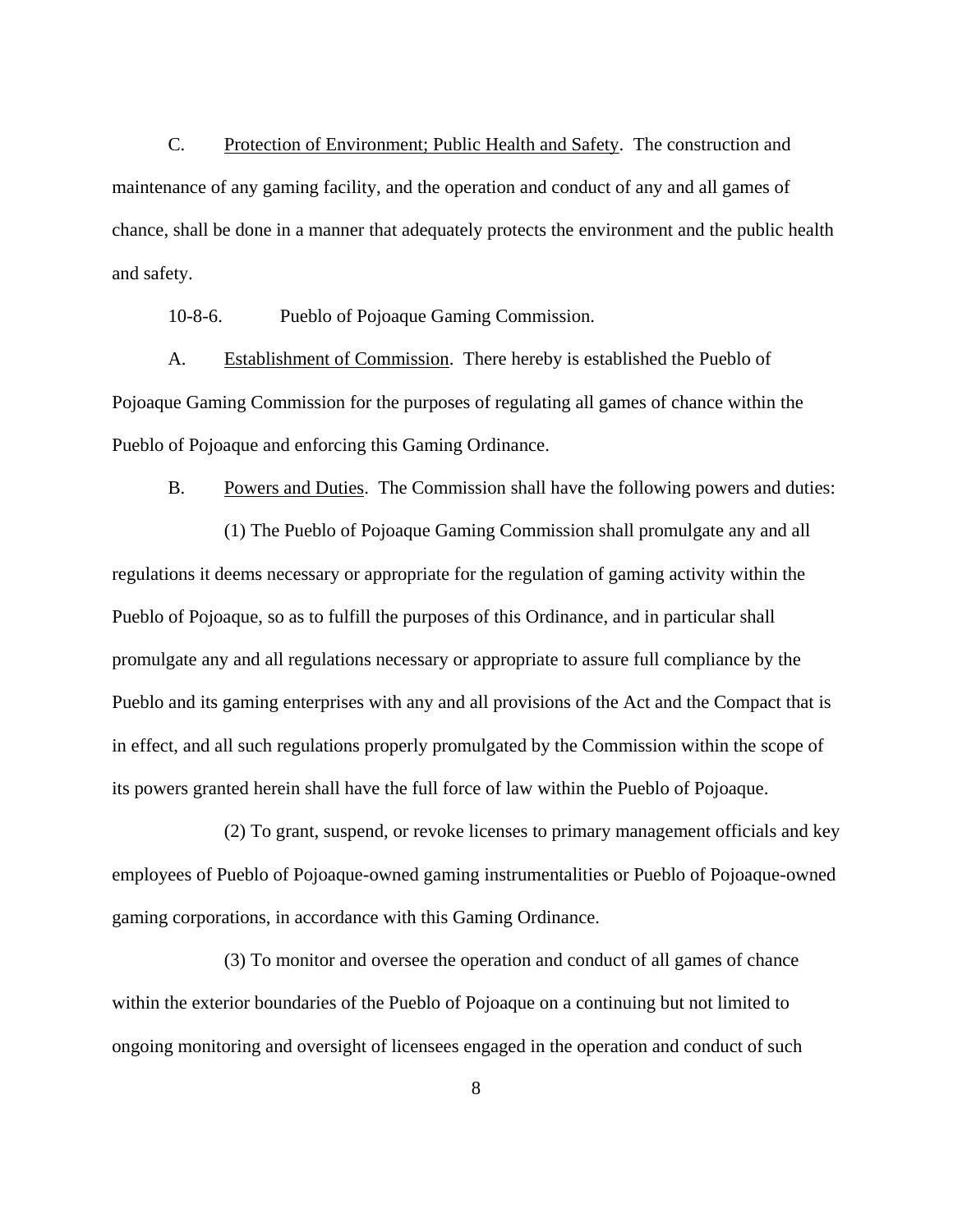games.

(4) To inspect and examine all premises within the Pueblo of Pojoaque at which games of chance are played.

(5) To conduct or cause to be conducted background investigations of persons involved, directly or indirectly, in the operation or conduct of games of chance within the Pueblo of Pojoaque.

(6) To inspect, examine, photocopy, and audit all papers, books, and records respecting gross receipts of gaming activities operated or conducted within the Pueblo of Pojoaque and any other matters necessary to carry out the duties of the Commission under this Gaming Ordinance.

(7) To bring suits in the Tribal Court seeking temporary and permanent orders closing a game of chance in accordance with this Gaming Ordinance.

(8) To enter into contracts with tribal, federal, state and private entities for activities necessary to the discharge of the duties of the Commission and to contract with the National Indian Gaming Commission for the enforcement of federal regulations governing gaming on the Pueblo of Pojoaque.

(9) Subject to the approval of the Tribal Council, to adopt the budget of the Commission annually.

(10) Subject to the approval of the Tribal Council, to establish fees for applications for licensees and fees for licensees based on a percentage of the gross receipts of games of chance operated or conducted by such licensees.

(11) To require by subpoena the attendance and testimony of witnesses and the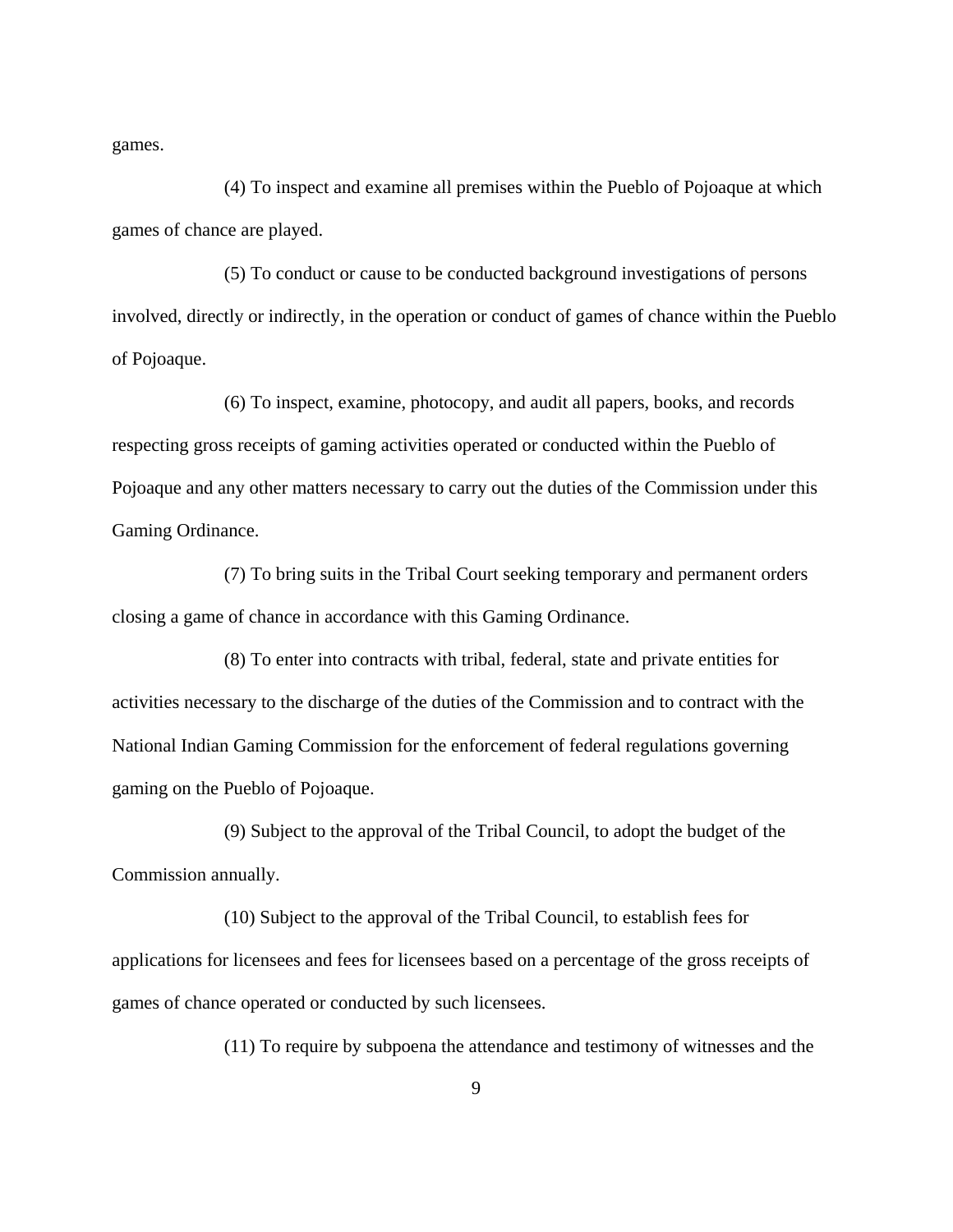production of all books, papers, and documents relating to any matter under consideration or investigation by the Commission, and to bring actions in the Tribal Court for the enforcement of such subpoenas.

(12) To administer oaths and affirmations to witnesses appearing before the Commission.

(13) Subject to the approval of the Tribal Council, to approve gaming management contracts in accordance with this Gaming Ordinance.

(14) To hear appeals in accordance with this Gaming Ordinance.

(15) To keep minutes, records, and books in which shall be kept a true, faithful, and correct record of all proceedings of the Commission.

(16) To promulgate rules and regulations as it deems appropriate to implement the provisions of this Gaming Ordinance.

(17) To recommend amendments this Gaming Ordinance to the Tribal Council.

(18) To submit an annual report to the Tribal Council on the activities of the

Commission, such report to include information on the funding, income, and expenses of the Commission.

<span id="page-16-0"></span>C. Composition; Staggered Terms. The Commission shall consist of three (3) Commissioners appointed by the Governor of the Pueblo, with the consent of the Tribal Council. Each Commissioner shall serve for a terms of three (3) years; provided that, in order to stagger the expiration of terms of office, the first Commissioner appointed shall serve a three-year term, the second Commissioner appointed shall serve a two-year term, and the third Commissioner appointed shall serve a one-year term. A Commissioner may serve after the expiration of his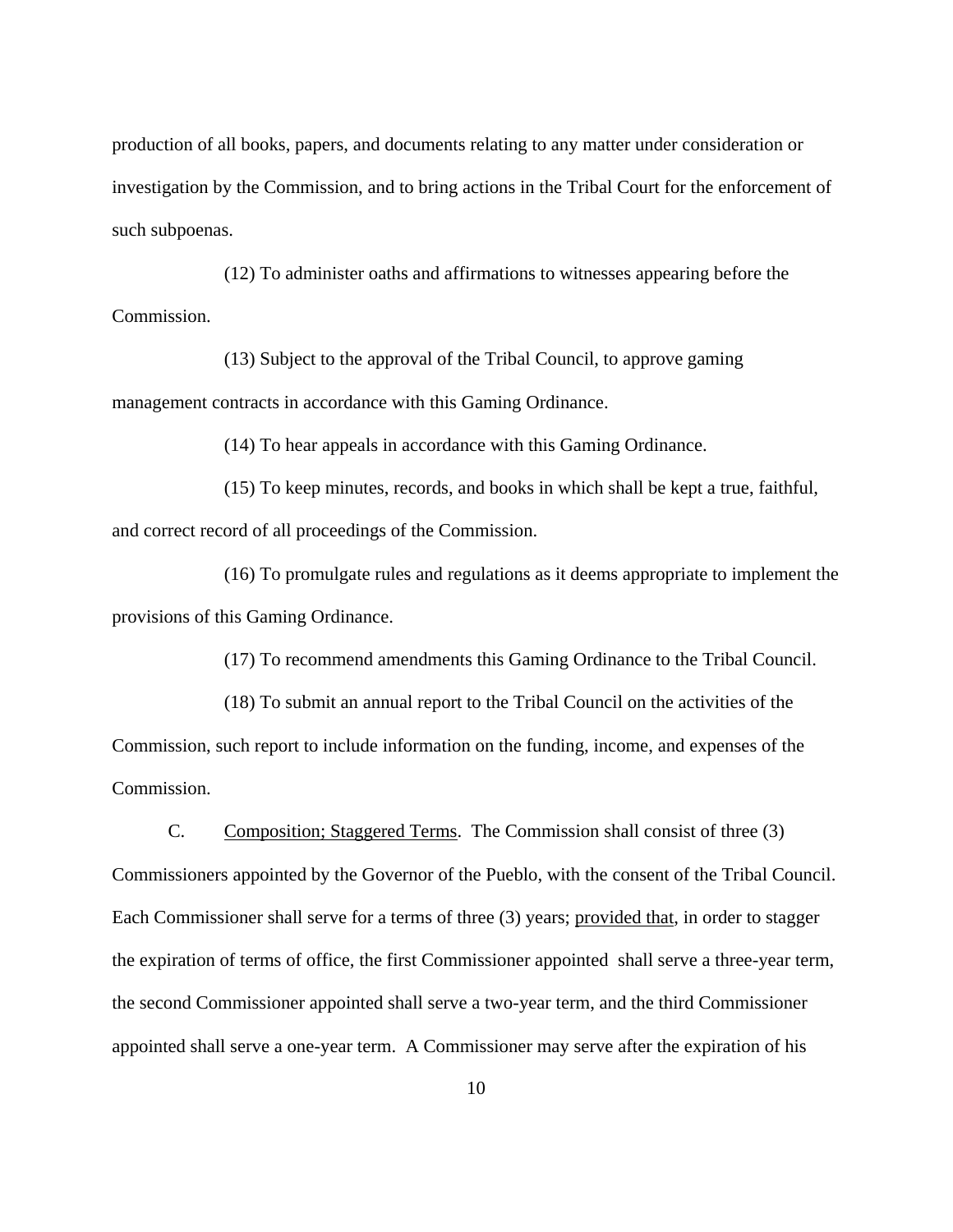term of office until a successor has been appointed, unless such Commissioner had been removed for cause under Subsection E of this Section.

<span id="page-17-0"></span>D. Qualification of Commissioners. At least one (1) Commissioner must be an enrolled member of the Pueblo. No person shall be eligible or qualified to serve or continue to serve as a Commissioner, who;

(1) Has been convicted of a felony or gaming offense;

(2) Has any financial interest in, or management responsibility for, any gaming activity; or

(3) Has a financial interest in, or management responsibility for, any bingo management contract submitted to the Commission for review or approval.

<span id="page-17-1"></span>E. Removal of Commissioners. A Commissioner may be involuntarily removed from office prior to the expiration of his term in accordance with the following procedures:

(1) Removal of a Commissioner may be initiated by providing the Secretary of the Tribal Council with a written request specifying the cause for removal, signed by not less than one-half  $(\frac{1}{2})$  of the members of the Tribal Council.

(2) The cause for removal shall be limited to: (1) conviction in any court of a felony or crime involving moral turpitude; (2) failure to meet or maintain the qualification for Commissioners set forth in Subsection D of this Section; (3) gross neglect of duty; or (4) malfeasance in office, or conduct which amounts to gross and intentional disregard of the laws and procedures applicable to the affairs of the Commission.

(3) Not less than twenty (20) nor more than thirty (30) days following receipt of the written request for removal, the Tribal Council shall convene a special meeting for the sole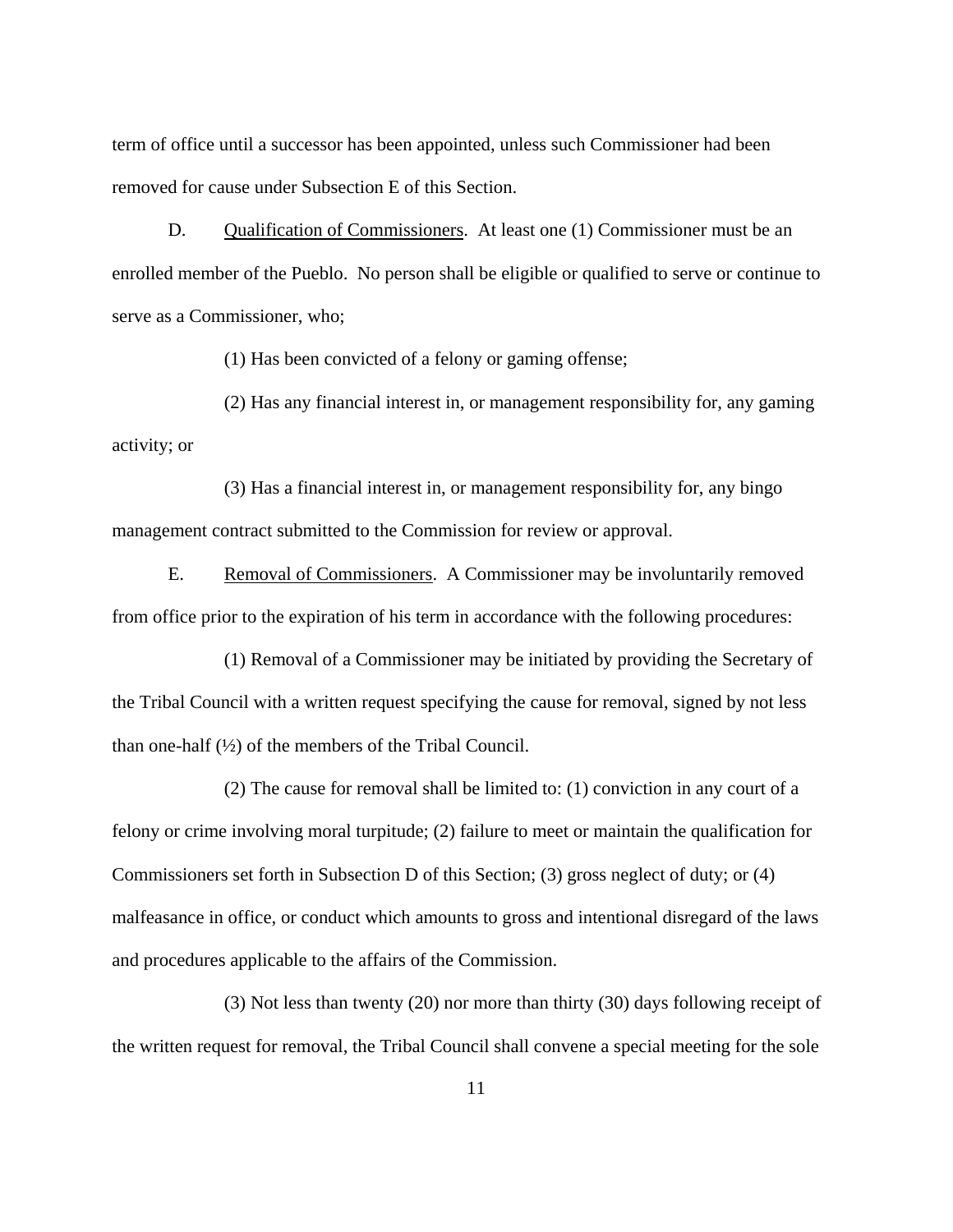purpose of voting on the removal of the Commissioner. Before any vote is taken, the Commissioner shall be given a full opportunity, either in person or through a representative of his choice, to answer or otherwise respond to any and all charges against him or her.

(4) To remove a Commissioner from office, the affirmative vote of no less than two-thirds (2/3) of the members of the Tribal Council is required.

<span id="page-18-0"></span>F. Resignation and Vacancies. Any Commissioner may resign at any time by giving written notice of such to the Secretary of the Commission and to the Secretary of the Tribal Council. The resignation shall become effective at the time specified in such notice, and the acceptance of such resignation shall not be necessary to make it effective. Any vacancy on the Commission, howsoever caused, shall be filled for the unexpired portion of the vacated Commissioner's term by a qualified person appointed by the Governor with the consent of the Tribal Council.

<span id="page-18-1"></span>G. Selection of Chairman. The Commission shall select annually by majority vote one (1) of its members to serve as Chairman, one (1) of its members to serve as Vice Chairman, and one (1) of its members to serve as Secretary. The Vice Chairman shall serve as Chairman during meetings of the Commission at which the Chairman is absent.

<span id="page-18-2"></span>H. Motions and Resolutions; Meeting; Quorum. The powers of the Commission are vested in the Commissioners. All official actions of the Commission shall be taken by motion or resolution approved by the affirmative vote of a majority of the Commission. The Commission shall meet at the call of the Chairman or a majority of its members but shall meet at least once every three (3) months. Two (2) members of the Commission shall comprise a quorum.

<span id="page-18-3"></span>I. Cooperation with Law Enforcement Agencies. The Commission may cooperate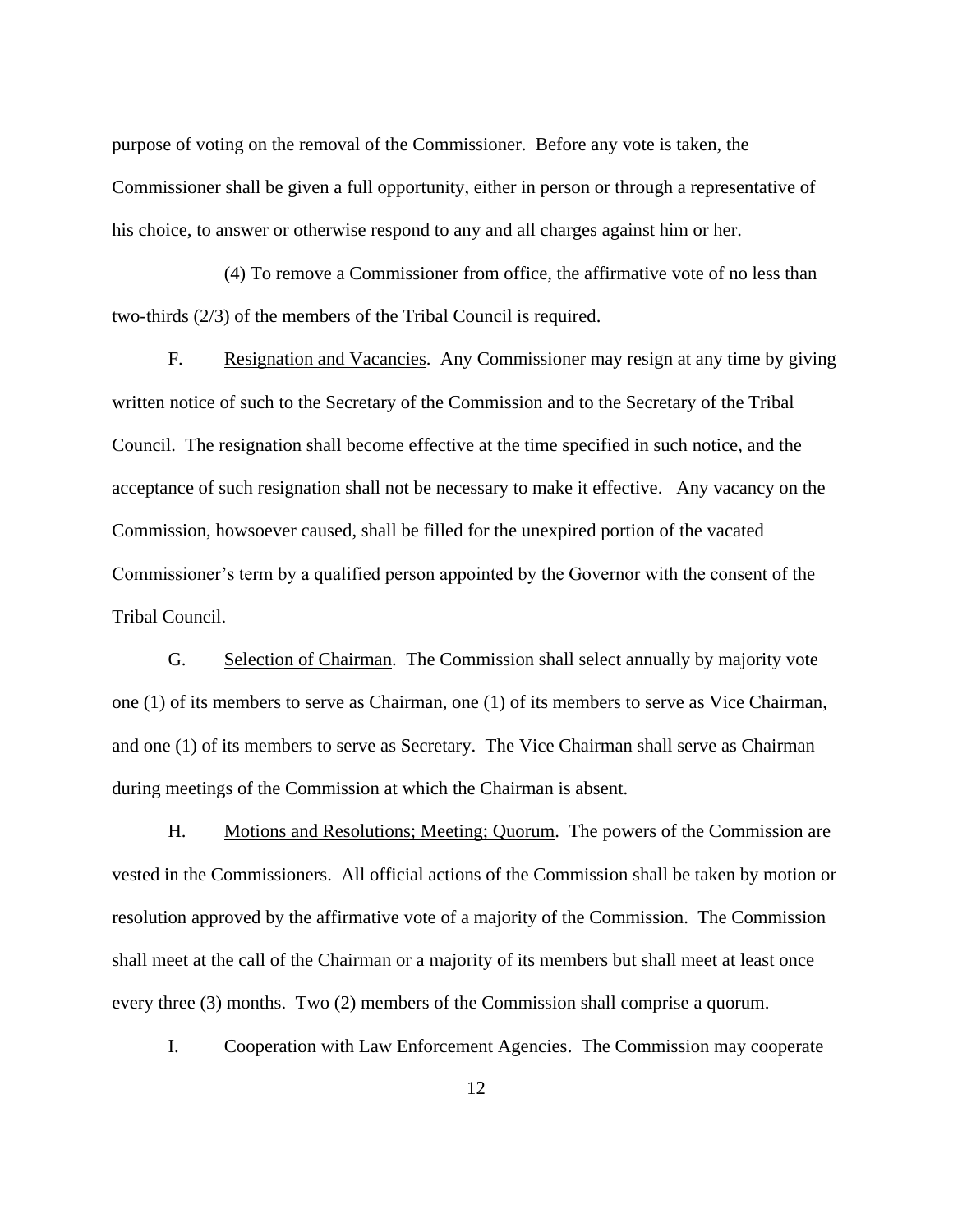with law enforcement officials of the State of New Mexico, the Bureau of Indian Affairs, the Federal Bureau of Investigations, and other law enforcement agencies, when such cooperation is in the best interest of the Pueblo and will help to insure that fair, honest, and efficient games of chance are operated and conducted within the Pueblo of Pojoaque.

<span id="page-19-0"></span>J. Compensation. Commissioners shall be compensated as determined by the Tribal Council and in accordance with the annual budget of the Commission.

<span id="page-19-2"></span>10-8-7. License for Operating and Conducting Games of Chance.

<span id="page-19-1"></span>A. License Required. The Gaming Facility Operator, including its principals; Primary Management Officials, and Key Employees; the Manager and its principals; any person, corporation, or other entity that has supplied or proposes to supply any Gaming Devices to Pueblo of Pojoaque-owned gaming instrumentalities or Pueblo of Pojoaque-owned gaming corporations or the Managers; and each Person providing Gaming Services within or without a Gaming Facility shall apply for and receive a license from the Commission before their participation in any way in the operation or conduct of any Gaming Activities within the Pueblo of Pojoaque. A separate facility license shall be issued to each place, facility, or location at which Class II or III gaming is conducted.

<span id="page-19-3"></span>B. License Application. Each applicant for a license shall file with the Commission a written application in the form prescribed by the Commission, along with the applicant's fingerprint card, current photograph, and the fee required by the Commission.

(1) The following notice shall be placed on the application form for a Key Employee or a Primary Management Official before that form is filled out by an applicant:

13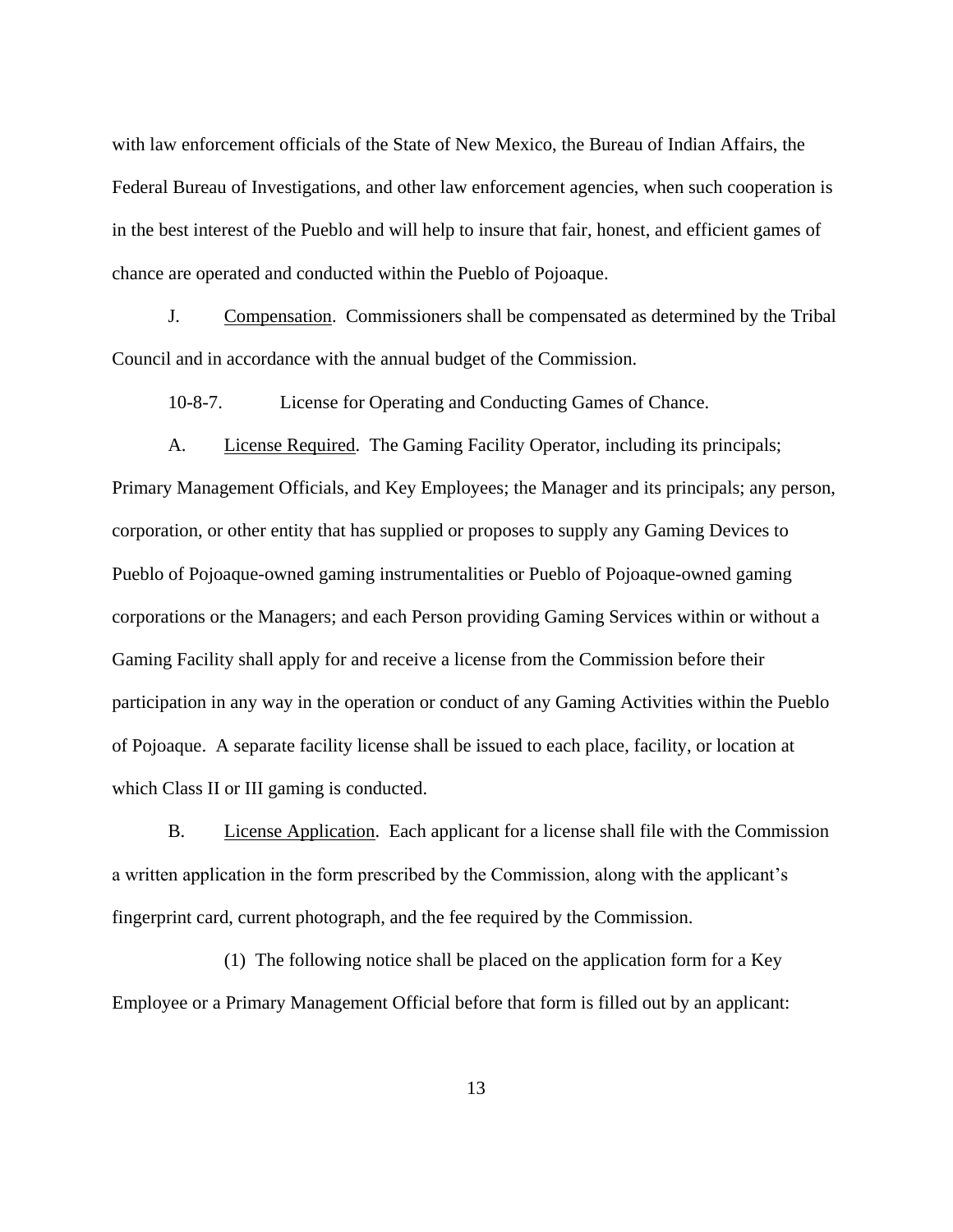In compliance with the Privacy Act of 1974, the following information is provided: Solicitation of the information on this form is authorized by 25 U.S.C. 2701 *et seq*. The purpose of the requested information is to determine the eligibility of individuals to be granted a gaming license. The information will be used by the Tribal gaming regulatory authorities and by the National Indian Gaming Commission members and staff who have need for the information in the performance of their official duties. The information may be disclosed to appropriate Federal, Tribal, State, local, or foreign law enforcement and regulatory agencies when relevant to civil, criminal or regulatory investigations or prosecutions or when pursuant to a requirement by a tribe or the National Indian Gaming Commission in connection with the issuance, denial, or revocation of a gaming license, or investigations of activities while associated with a tribe or a gaming operation. Failure to consent to the disclosures indicated in this notice will result in a tribe's being unable to license you for a primary management official or key employee position.

The disclosure of your Social Security Number (SSN) is voluntary. However, failure to supply a SSN may result in errors in processing your application.

(2) Existing Key Employees and Primary Management Officials shall be notified

in writing that they shall either;

a. Complete a new application form that contains a Privacy Act

notice; or

b. Sign a statement that contains the Privacy Act notice and consent

to the routine uses described in that notice.

(3) The following notice shall be placed on the application form for a Key

Employee or a Primary Management Official before that form is filled out by an applicant:

A false statement on any part of your license application may be grounds for denying a license or the suspension or revocation of a license. Also, you may be punished by fine or imprisonment (U.S. Code, title 18, section 1001).

(4) The Commission shall notify in writing existing Key Employees and Primary

Management Officials that they shall either;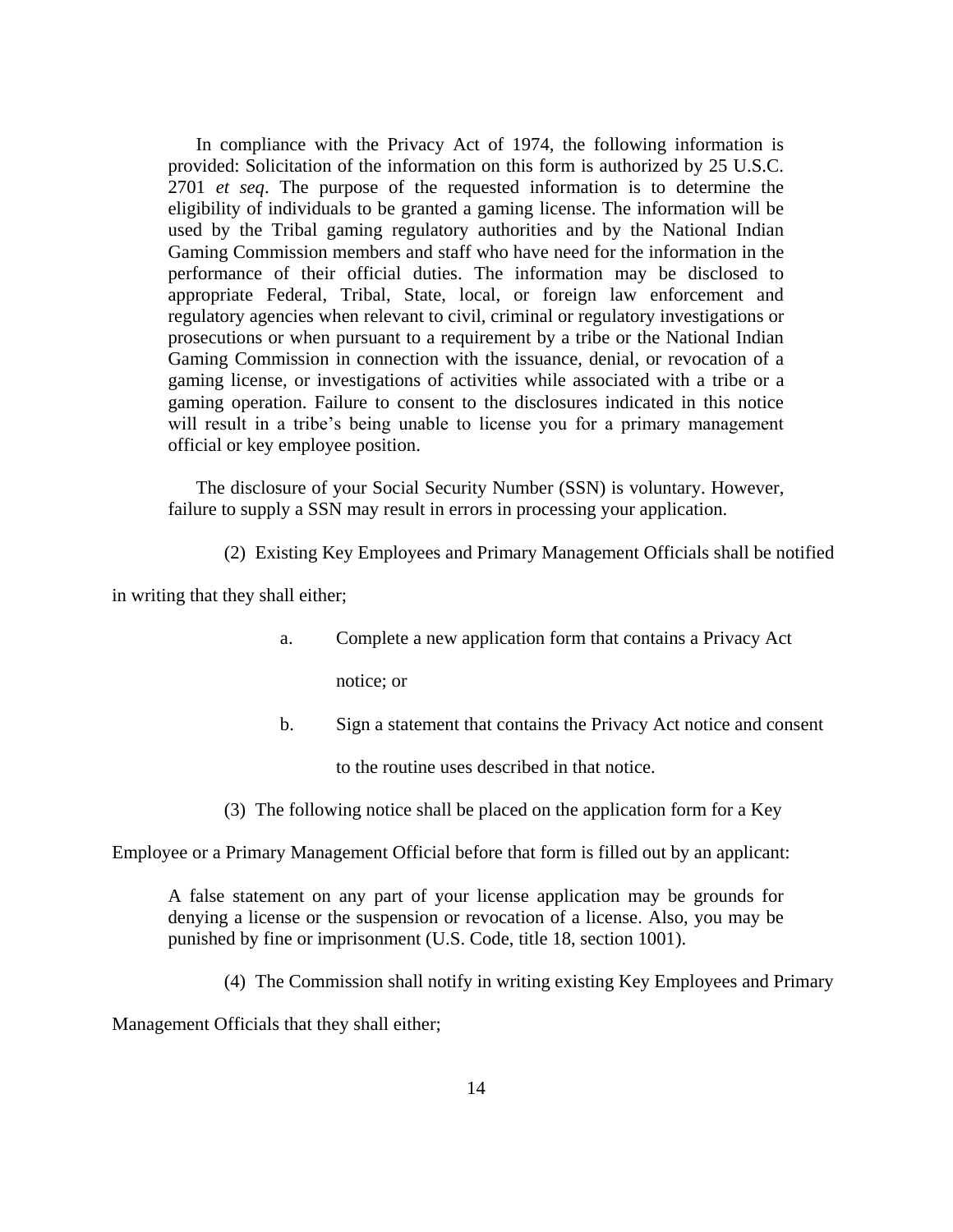- a. Complete a new application form that contains a notice regarding false statements; or
- b. Sign a statement that contains the notice regarding false statements.

#### <span id="page-21-0"></span>C. Background Investigations.

(1) Upon receipt of a completed application and required fee for licensing, the Commission shall conduct or cause to be conducted a background investigation to ensure that the applicant is qualified for licensing.

(2) The Commission shall request from each applicant, and from each Principal, Primary Management Official, and Key Employee of each applicant, all of the following information;

a. Full name, other names used (oral or written), social security number(s), birth date, place of birth, citizenship, gender, and all languages spoken or written;

b. Currently and for the previous five (5) years, business and employment positions held, ownership interests in those businesses, business and residence addresses, and driver's license number; provided that any applicant who is a Primary Management Official, Key Employee, Management Contract, Manufacturer and Supplier of Gaming Devices, and/or a Person providing Gaming Services, must provide such information currently and from the age of eighteen;

c. The names and current addresses of at least three personal references, including one personal reference who was acquainted with the applicant during each period of residence listed in paragraph (1)(b) of this section;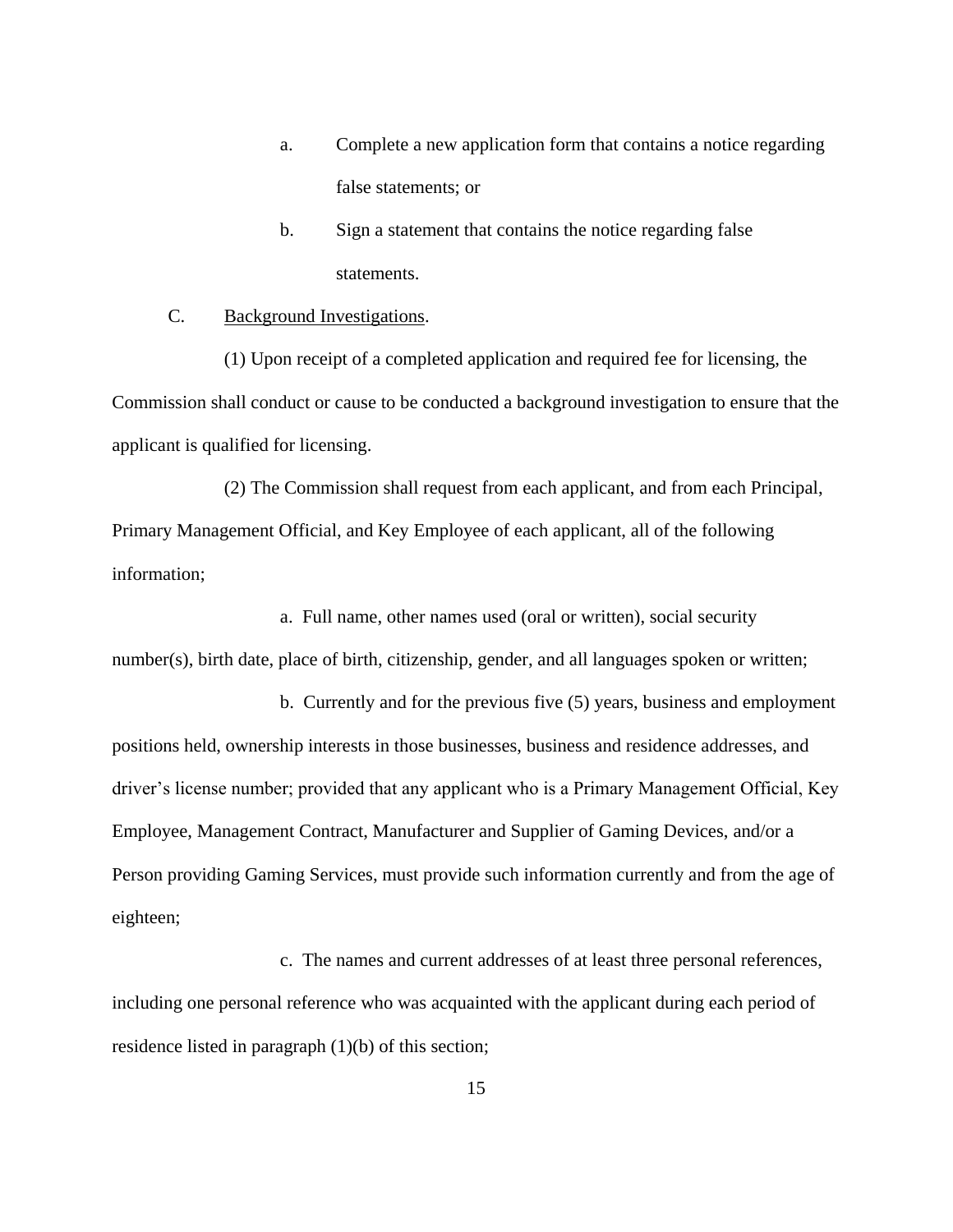d. Current business and residence telephone numbers;

e. A description of any existing and previous business relationships with Indian tribes, including ownership interests in those businesses, and a description of any potential or actual conflict of interest between such businesses and Indian tribes;

f. A description of any existing and previous business relationships in the gaming industry, including but not limited to ownership interest in those businesses;

g. The name and address of any licensing or regulatory agency with which in the Person has filed an application for a license or permit related to gaming, whether or not such license or permit was granted;

h. For each felony for which there is an ongoing prosecution or a conviction, the charge, the date of the charge, the name and address of the court involved, and the disposition, if any;

i. For each misdemeanor for which there is an ongoing prosecution or conviction (excluding minor traffic violations), the charge, the date of the charge, the name and address of the court involved, and the disposition, if any;

j. for each criminal charge (excluding minor traffic charges), whether or not there is a conviction, if such criminal charge is not otherwise listed pursuant to paragraph  $(2)(h)$  or  $(2)(1)$  of this section, the criminal charge, the date of the charge, the name and address of the court involved, and the disposition, if any;

k. The name and address of any licensing or regulatory agency with which the Person has filed an application for an occupational license or permit, as an applicant, Primary Management Official, or Key Employee, and whether or not such license or permit was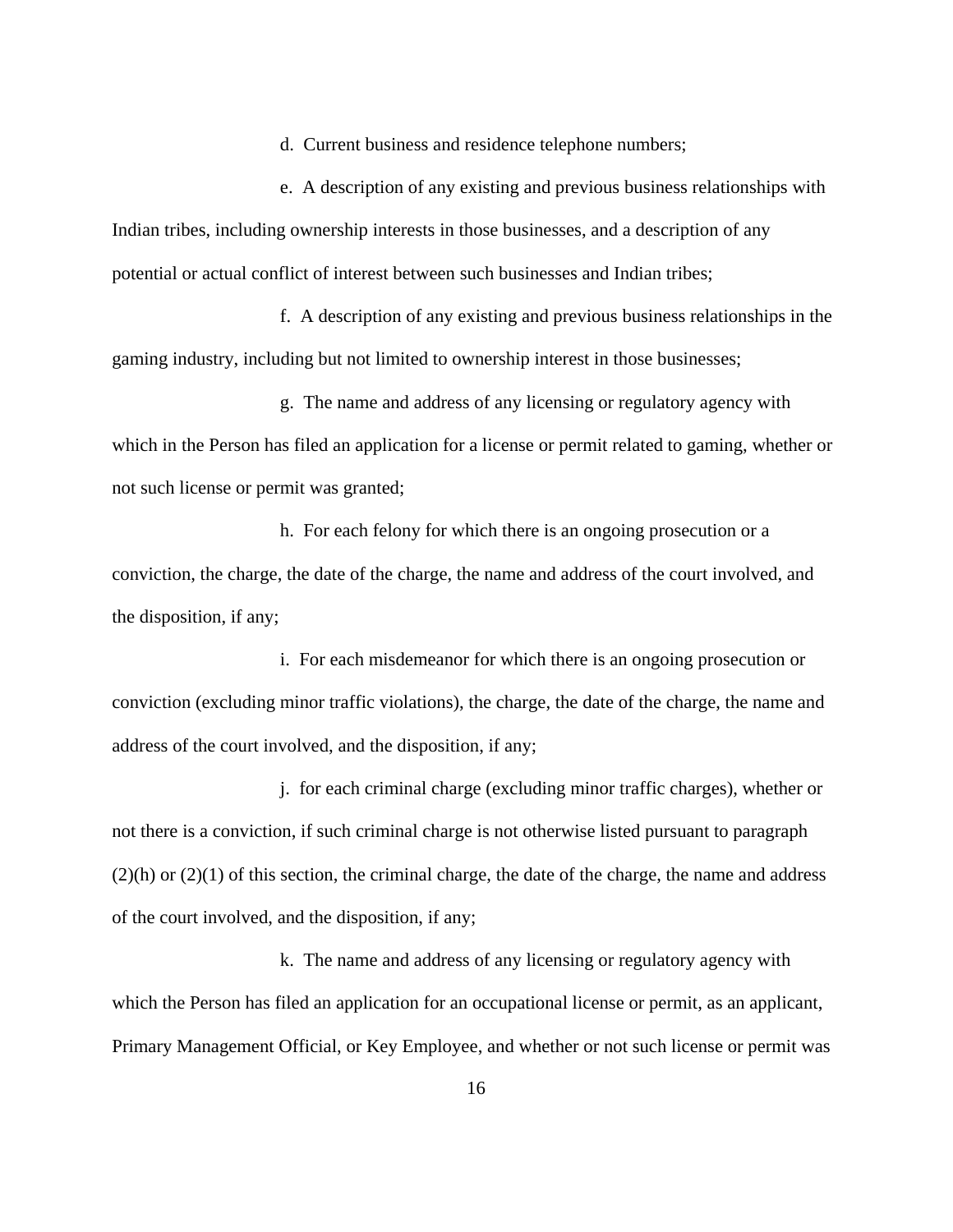granted;

l. A current photograph;

m. Fingerprints consistent with procedures adopted by the Pueblo according to 25 C.F.R § 522.2(h);

n. the fee required by the Commission; and

o. Any other information the Commission deems relevant.

(3) In conducting a background investigation, the Commission and its agents shall promise to keep confidential the identity of each Person interviewed in the course of the investigation.

(4) At all times, the Commission shall perform background investigations and issue licenses according to requirements as stringent as 25 C.F.R. and 558; as required by 25 C.F.R. § 522.4(b)(5).

(5) The Commission shall use the NIGC electronic fingerprint program to fulfill the requirements of 25 C.F.R. (h). The criminal history check shall include a check of criminal history records information maintained by the Federal Bureau of Investigation.

<span id="page-23-0"></span>D. Temporary License. Within twenty (20) days of the receipt of a completed application for licensing, and upon request of an applicant, the Commission may issue a temporary license to the applicant unless the background investigation undertaken discloses that the applicant has a criminal history, or unless other ground sufficient to disqualify the applicant are apparent on the face of the application. The temporary license shall become void and be of no effect upon either (1) the issuance of the license; (2) the issuance of a notice of denial; or (3) ninety (90) days after the licensee has begun working.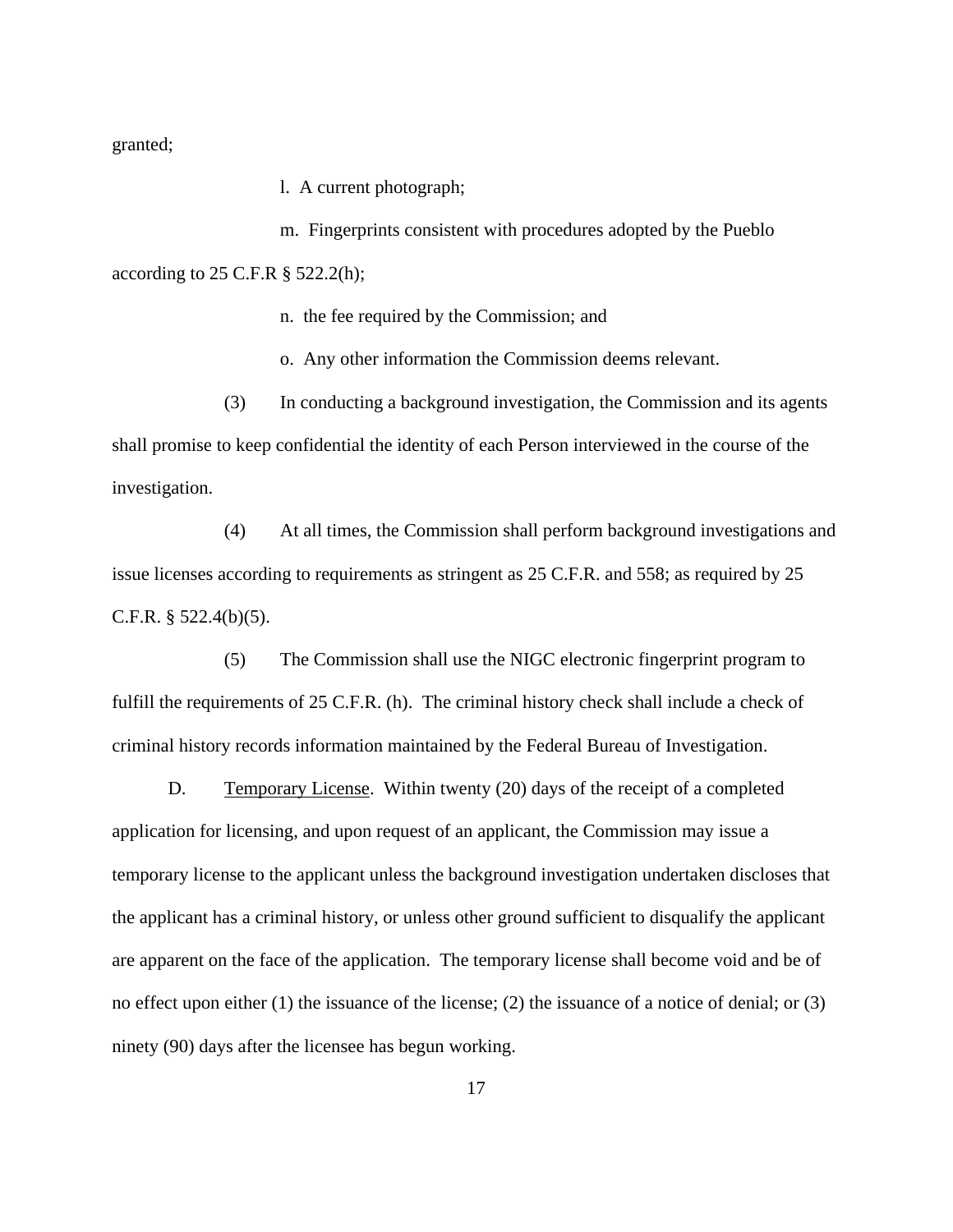<span id="page-24-0"></span>E. Eligibility Determination. The Commission shall review a person's prior activities, criminal record, if any, and reputation, habits and associations to make a finding concerning the eligibility of an applicant, Key Employee, or Primary Management Official for granting of a gaming license. If the Commission, in applying the standards in this Gaming Ordinance, determines that licensing of the person poses a threat to the public interest or to the effective regulation of gaming, or creates or enhances the dangers of unsuitable, unfair, or illegal practices and methods and activities in the conduct of gaming, the Commission shall deny the license application.

<span id="page-24-1"></span>F. Additional Background Investigations. The Commission retains the right to conduct additional background investigations of any Person required to be licensed at any time while the license is valid.

### <span id="page-24-2"></span>G. Procedures for Forwarding Applications and Reports for Key Employees and Primary Management Officials to the National Indian Gaming Commission.

(1) When a Key Employee or Primary Management Official begins work at a Gaming Operation authorized by this Gaming Ordinance, the Commission shall forward to the National Indian Gaming Commission a completed application for employment and conduct the background investigation and make the determination referred to in Subsection (E) of this Section.

(2) The Commission shall forward the report referred to in Subsection (H) of this Section to the National Indian Gaming Commission within sixty (60) days after an employee begins work or within sixty (60) days of the approval of this Gaming Ordinance by the Chairman of the National Indian Gaming Commission.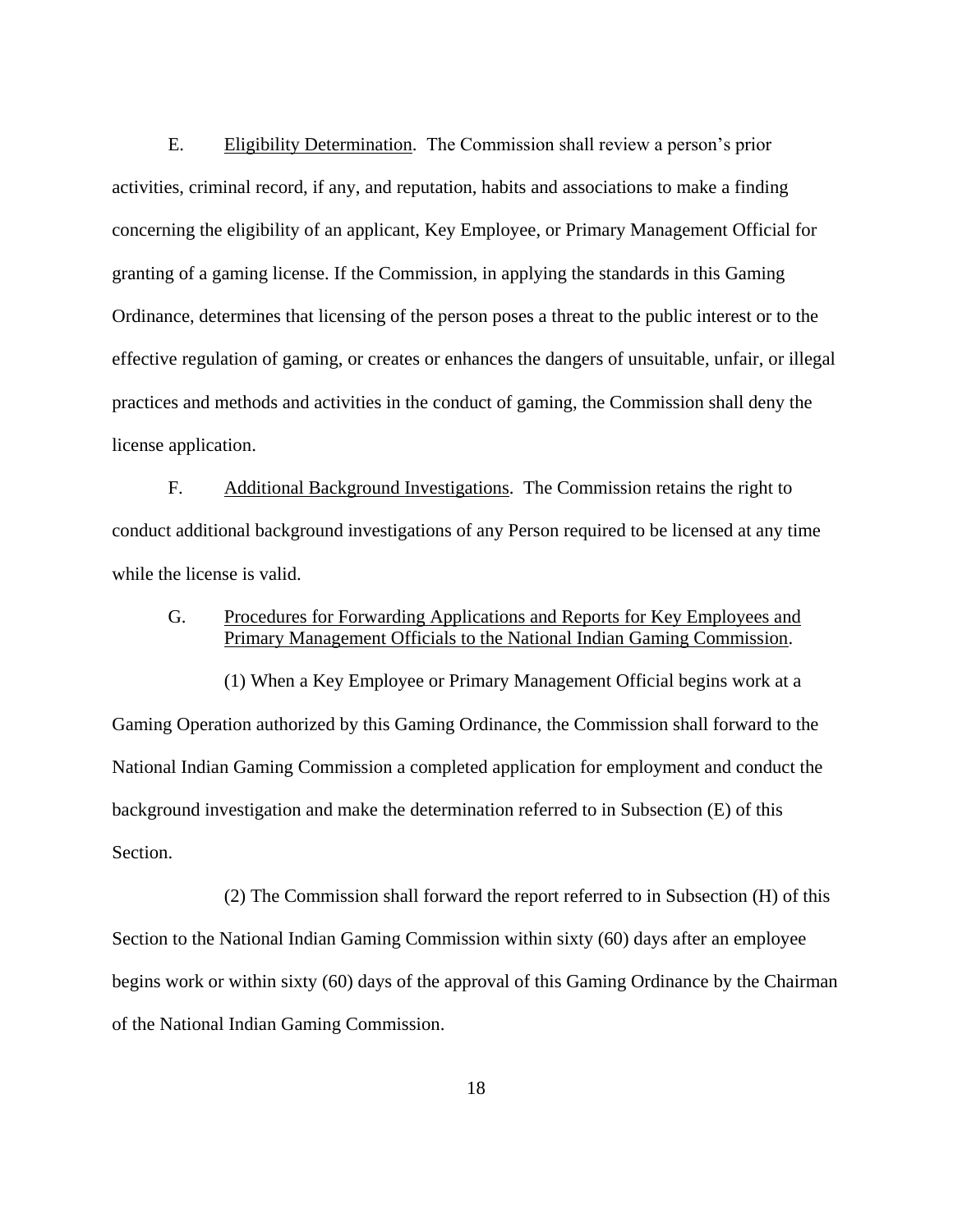(3) The Gaming Operation shall not employ as a Key Employee or Primary Management Official a Person who does not have a license after ninety (90) days.

<span id="page-25-0"></span>H. Report to the National Indian Gaming Commission.

(1) Pursuant to the procedures set out in Subsection (G) of this Section, the Commission shall prepare and forward to the National Indian Gaming Commission ("NIGC") an investigative report on each background investigation. An investigative report shall include all of the following:

- a. steps taken in conducting the background investigation;
- b. results obtained;
- c. conclusions reached; and
- d. the bases for those conclusions.
- (2) The Commission shall submit with the report a copy of the eligibility

determination made under Subsection (E) of this Section.

(3) If a license is not issued to an applicant, the Commission;

a. shall notify the National Indian Gaming Commission; and

b. may forward copies of its eligibility determination and investigative

report (if any) to the National Indian Gaming Commission for inclusion in the Indian Gaming Individuals Records System.

(4) With respect to Key Employees and Primary Management Officials, the Commission shall retain applications for employment and report (if any) of background investigations for inspection by the Chairman of the National Indian Gaming Commission or his or her designee for no less than three (3) years from the date of termination of employment.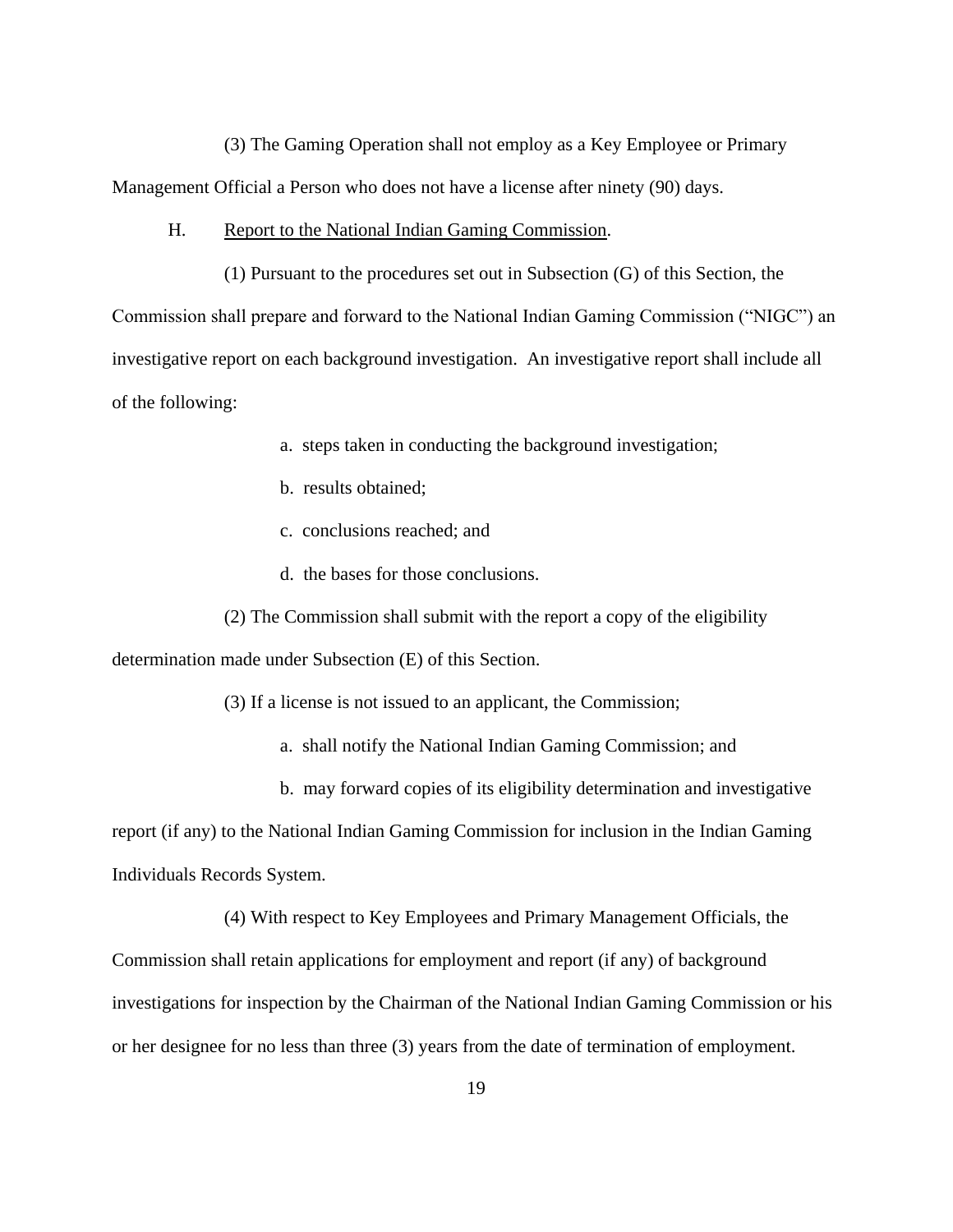#### <span id="page-26-0"></span>I. Granting a Gaming License.

(1) If, within a thirty (30) day period after the National Indian Gaming Commission receives a report, the National Indian Gaming Commission notifies the Commission that it has no objection to the issuance of a license pursuant to a license application filed by a Key Employee or a Primary Management Official for whom the Commission had provided an application and investigative report to the National Indian Gaming Commission, the Commission may issue a license to such applicant.

(2) The Commission shall respond to a request for additional information from the Chairman of the National Indian Gaming Commission concerning a Key Employee or a Primary Management Official who is the subject of a report. Such a request shall suspend the 30-day period under Paragraph (I) (1) of this section until the Chairman of the National Indian Gaming Commission receives the additional information.

(3) If, within the thirty (30) day period described above, the National Indian Gaming Commission provides the Commission with a statement itemizing objections to the issuance of a license to a Key Employee or to a Primary Management Official for whom the Commission has provided an application and investigative report to the National Indian Gaming Commission, the Commission shall reconsider the application, taking into account the objections itemized by the National Indian Gaming Commission, and make a final decision whether to issue a license to such applicant.

<span id="page-26-2"></span>10-8-8. Management Contract.

<span id="page-26-1"></span>A. Recommendation of Managers. The Board of Directors of Pueblo of Pojoaqueowned gaming instrumentalities or Pueblo of Pojoaque-owned gaming corporations shall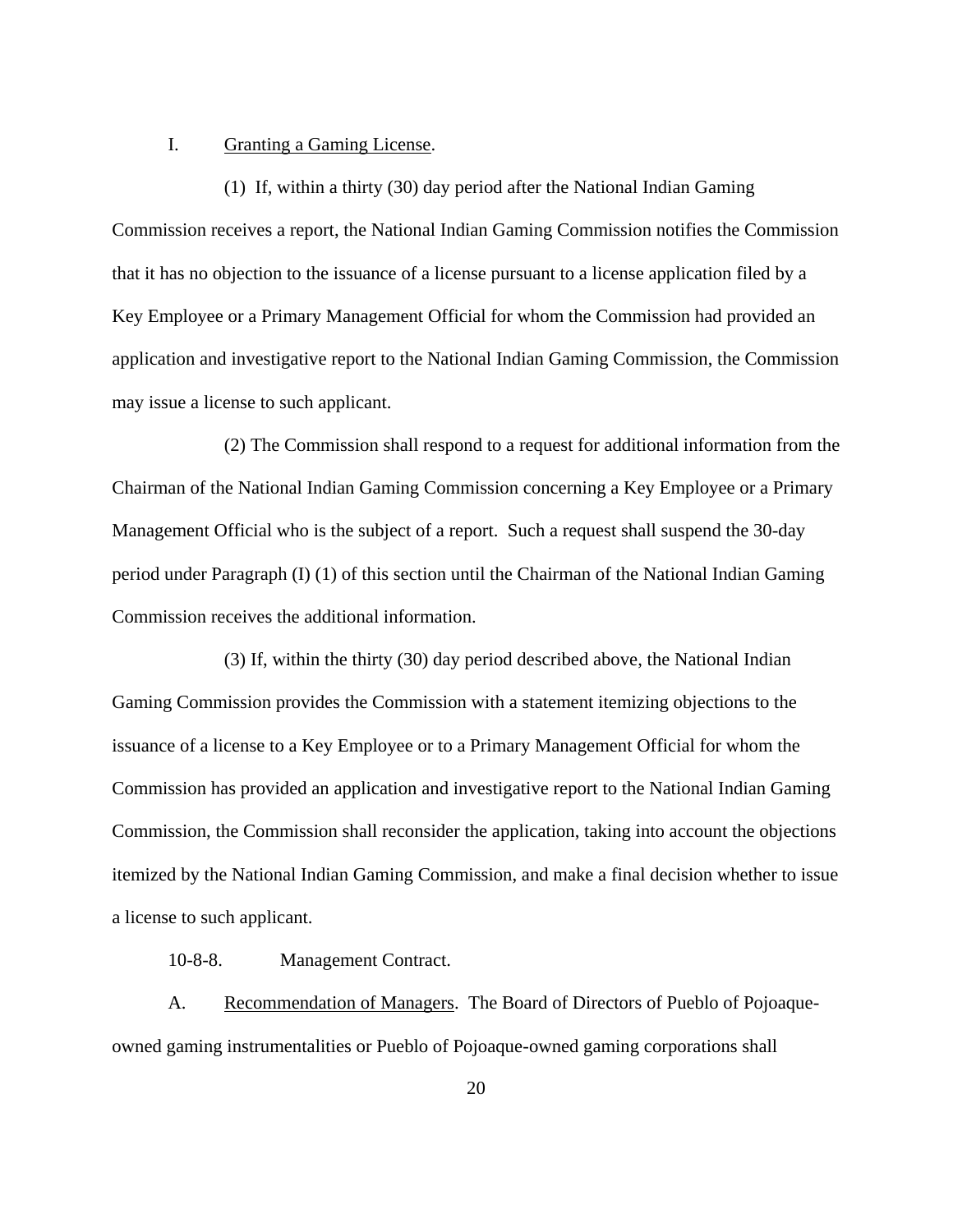recommend to the Tribal Council a person to serve as Managers of Pueblo of Pojoaque-owned gaming instrumentalities or Pueblo of Pojoaque-owned gaming corporations. Upon receiving a recommendation from the Board of Directors, the Tribal Council shall either approve or disapprove the person recommended.

<span id="page-27-0"></span>B. Management Contract. Upon approval by the Tribal Council of the person recommended to serve as Managers, the Board of Directors of Pueblo of Pojoaque-owned gaming instrumentalities or Pueblo of Pojoaque-owned gaming corporations shall execute a management contract with the Managers, such management contract to be subject to the approval of the Commission and the Tribal Council in accordance with this Section. For purposes of this Gaming Ordinance, any reference to the management contract shall be considered to include all collateral agreements to such contract as related to the gaming activity.

<span id="page-27-1"></span>C. License Required for Approval of Management Contract. Before approving any management contract, the Commission shall require that all primary management officials and key employees of the Managers be licensed by the Tribal Council.

<span id="page-27-2"></span>D. Standards for Approval. The Commission may approve a gaming management contract only if the contract provides:

(1) For the adoption and maintenance of adequate accounting procedures and for verifiable financial reports to be prepared and submitted to the Tribal Council on a monthly basis;

(2) For access of Commission officials to the daily operations of the gaming and for permission for such officials to verify the daily gross revenues and income made from the licensed gaming activity;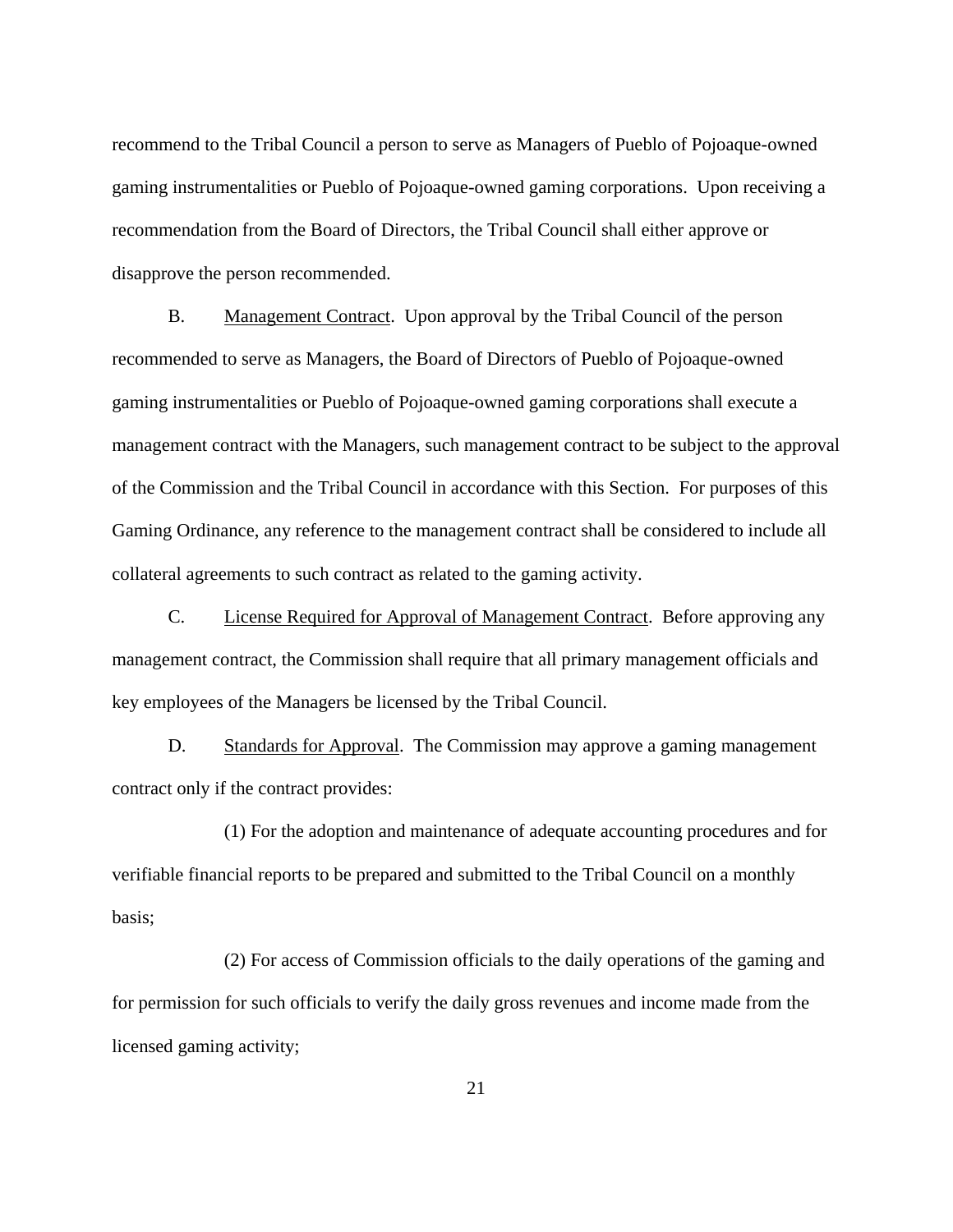(3) For a minimum guaranteed payment to the Pueblo, which payment must be made prior to retirement of any development and construction costs;

(4) For an agreed ceiling for the repayment of development and construction costs, if any;

(5) For a contract term not to exceed three (3) years;

(6) For ground and procedures for terminating such contract, but actual contract termination shall not require the approval of the Commission; and

(7) The Commission shall not approve a management contract unless it contains all of the provisions required by 25 C.F.R § 531.1.

<span id="page-28-0"></span>E. Management Contract Fees. The Commission may approve a management contract providing for a fee based upon a percentage of the net revenues. Such fee shall not exceed thirty percent (30%) of the net revenues.

<span id="page-28-1"></span>F. Standards for Disapproval. The Commission shall not approve any management contract if the Commission determines that:

(1) The Managers or any primary management official or key employee of the Managers is not licensed or is ineligible to be licensed; or

(2) A trustee, exercising the skill and diligence that a trustee is commonly held to, would not approve the contract.

<span id="page-28-2"></span>G. Action by Commission. The Commission shall approve or disapprove a management contract within thirty (30) days after it is submitted to the Commission for approval. The Commission may extend the thirty (30) day period by not more than thirty (30) days if it notifies the Pueblo of Pojoaque-owned gaming instrumentalities or Pueblo of Pojoaque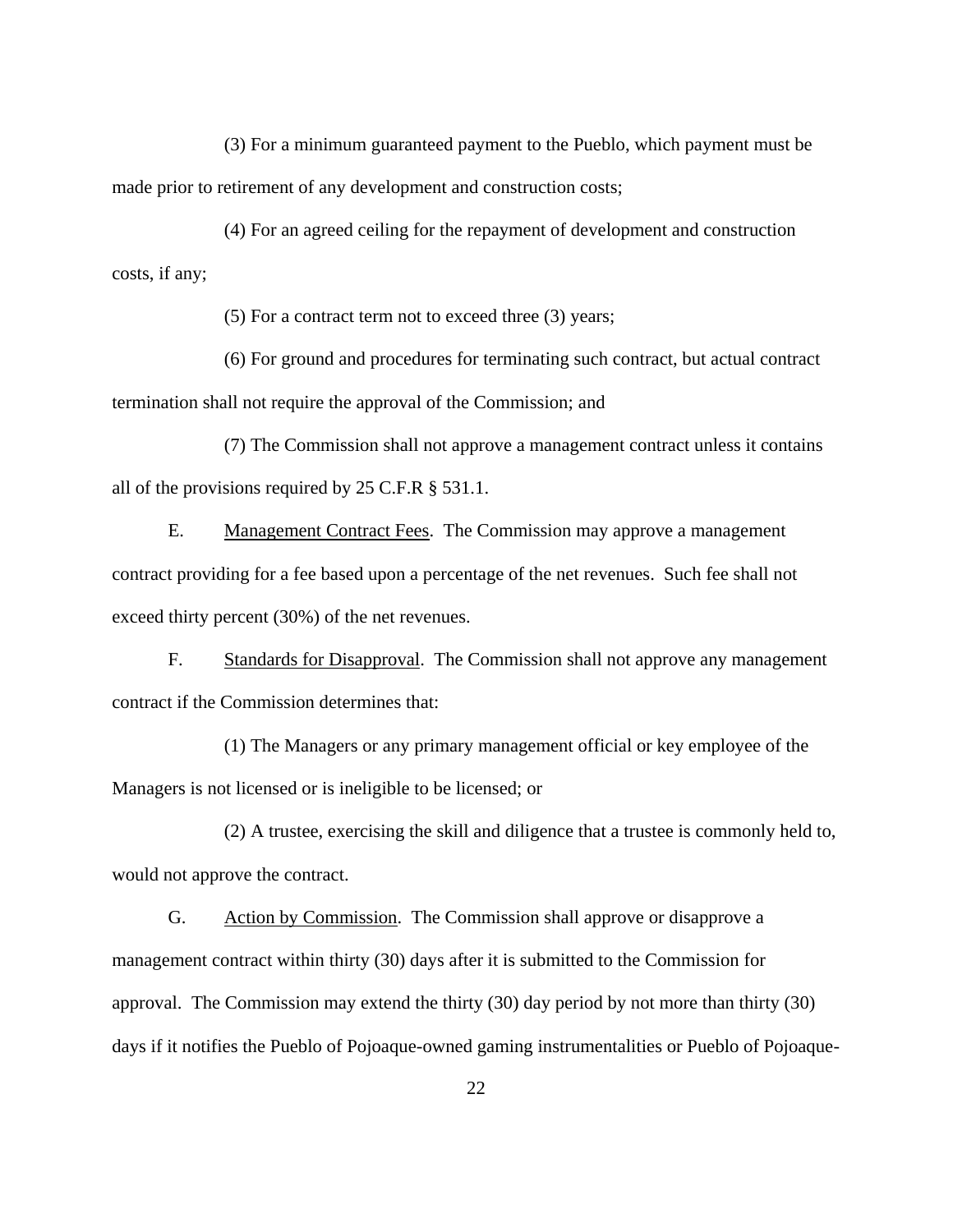owned gaming corporations and the Tribal Council in writing of the reason for the extension.

<span id="page-29-0"></span>H. Modification and Revocation of Management Contract. The Commission, after notice and hearing, shall have the authority to require appropriate contract modification and may void any management contract if it determines that this Gaming Ordinance or the management contract has been violated.

<span id="page-29-1"></span>I. No Transfer of Real Property. No management contract for the operation and management of a gaming activity regulated by this Gaming Ordinance shall transfer or in any other manner convey any interest in land or other real property, unless specific statutory authority exists, therefor and unless clearly specified in writing in said management contract.

<span id="page-29-2"></span>J. Approval by Council. Upon the approval of a management contract by the Commission, the management contract shall be submitted to the Tribal Council for approval or disapproval. The Tribal Council shall approve or disapprove the management contract within thirty (30) days of its submission.

<span id="page-29-3"></span>K. Management Contract Binding Upon Approval. No management contract, and no modification, revision, or amendment thereto, shall be binding upon Pueblo of Pojoaque-owned gaming instrumentalities or Pueblo of Pojoaque-owned gaming corporations unless and until approved by the Commission and the Tribal Council.

<span id="page-29-4"></span>10-8-9. Financial Practices and Reporting.

<span id="page-29-5"></span>A. Monthly Reports. On or before the tenth day of each month, Pueblo of Pojoaqueowned gaming instrumentalities or Pueblo of Pojoaque-owned gaming corporations and the Managers shall file with the Commission and the Tribal Council a certified financial report for the preceding calendar month showing the amount of gross receipts derived from games of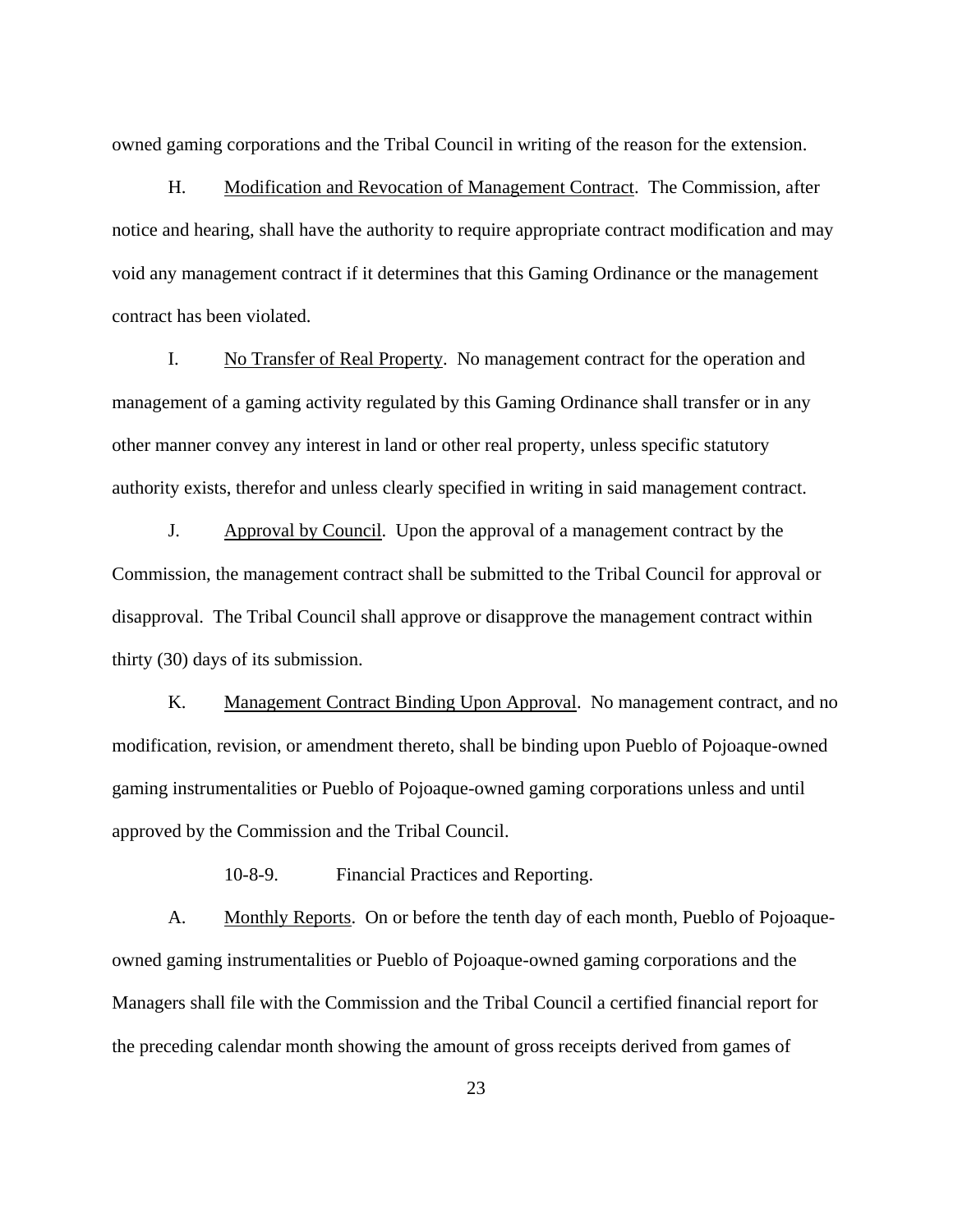chance, the operating expenses incurred or paid, the specific classification of such expenses, the names and addresses of each person to whom has been paid Six Hundred Dollars (\$600.00) or more in the aggregate and the purposes of such payments, and the net revenues derived from games of chance. It is the duty of Pueblo of Pojoaque-owned gaming instrumentalities or Pueblo of Pojoaque-owned gaming corporations and the Managers to maintain and keep such books and records as may be necessary to substantiate the particulars of each report. If Pueblo of Pojoaque-owned gaming instrumentalities or Pueblo of Pojoaque-owned gaming corporations or the Managers fail to file a report within the time allowed, or if a report is not property certified or not fully, accurately, and truthfully completed, the license of Pueblo of Pojoaque-owned gaming instrumentalities or Pueblo of Pojoaque-owned gaming corporations or the Managers may be suspended by the Commission until such time as the deficiency had been corrected.

<span id="page-30-0"></span>B. Maintenance of Books and Records; Commission Access. Full and accurate books of account shall be kept at the places of business of Pueblo of Pojoaque-owned gaming instrumentalities or Pueblo of Pojoaque-owned gaming corporations and the Managers, showing the condition of the business and all transaction relating to games of chance on the Pueblo of Pojoaque. The Commission and the Governor of the Pueblo shall have access to such books of account and shall be entitled to examine them without notice at any time during ordinary business hours or during games of chance either in person or by an agent. All records of games of chance in whatever medium shall be maintained for five (5) years.

<span id="page-30-1"></span>C. Allowable Operating Expense. No item of expense shall be incurred or paid in connection with operating or conducting any game of chance except a bona fide expense in a reasonable amount. Expense may be incurred only for the following purposes: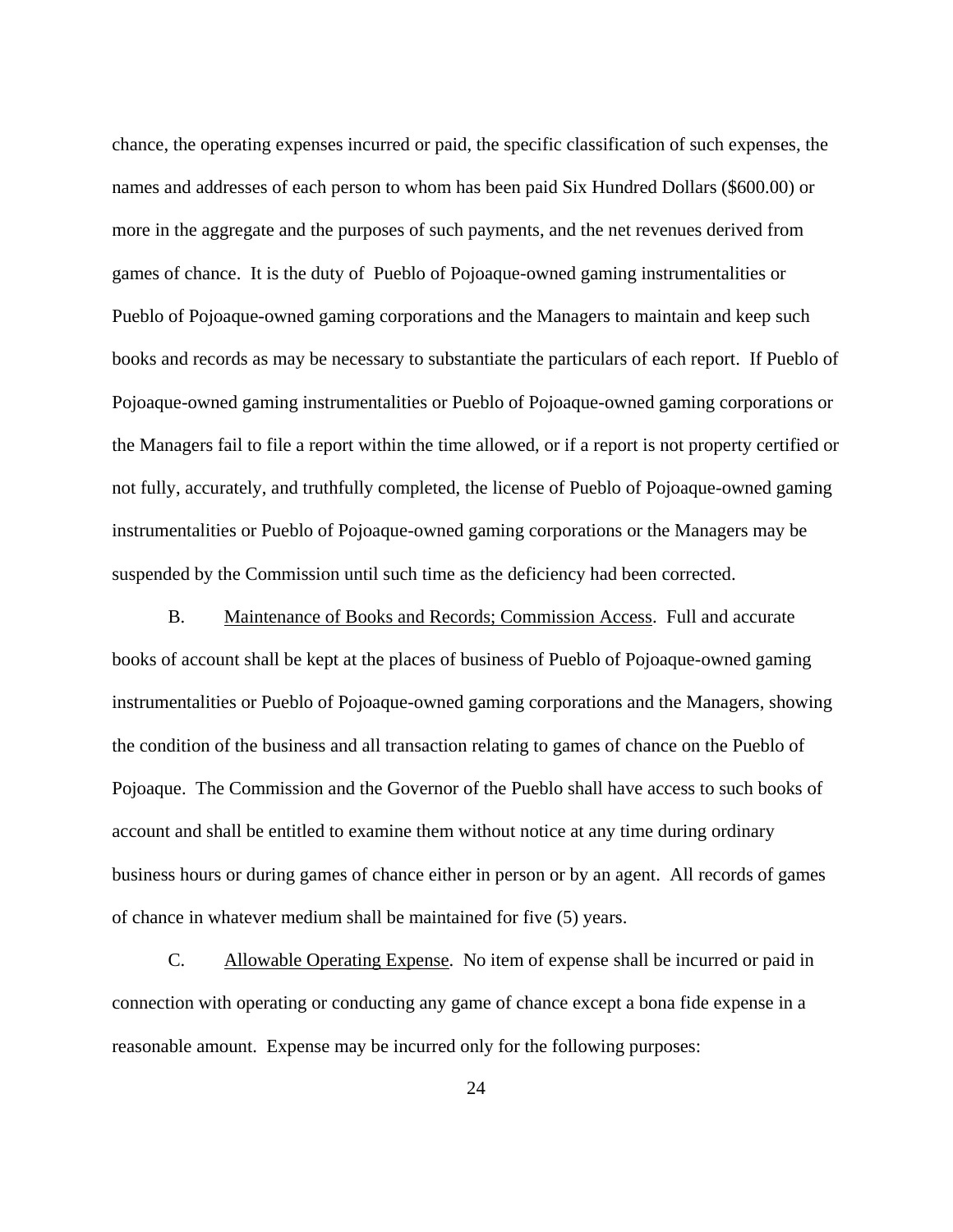(1) For the purchase of goods, wares, and merchandise furnished;

(2) For services rendered by the Managers (including repayment of development fees and construction cost, if any) for maintenance or repairs of gaming and related equipment, and for operating or conducting a game of chance;

(3) For rent, janitorial, and security services;

(4) For legal and accounting fees;

(5) For taxes and license fees;

(6) For utilities;

(7) For insurance; and

(8) For prizes for winners of games of chance.

<span id="page-31-0"></span>D. Deposit of Gross Receipts; Payments. All gross receipts shall be deposited in a special account of the Pueblo which shall contain only gross receipts. All prizes, operating expenses, debt service payments, satisfaction of other contractual obligations to which gaming revenues are pledged, shall be withdrawn from such account by consecutively numbered checks fully signed by the Managers or an official or officials thereof designated by the Managers, and the Governor or an employee or employees thereof designated by the Governor, payable to a specific person or organization. No check shall be drawn to "cash" or a fictitious payee.

<span id="page-31-1"></span>E. Annual Audit. Pueblo of Pojoaque-owned gaming instrumentalities or Pueblo of Pojoaque-owned gaming corporations and the Managers shall cause to be produced an annual outside independent certified audit of all gaming activities and shall deliver the same to the Tribal Council, the Commission, and the National Indian Gaming Commission in accordance with all applicable regulations.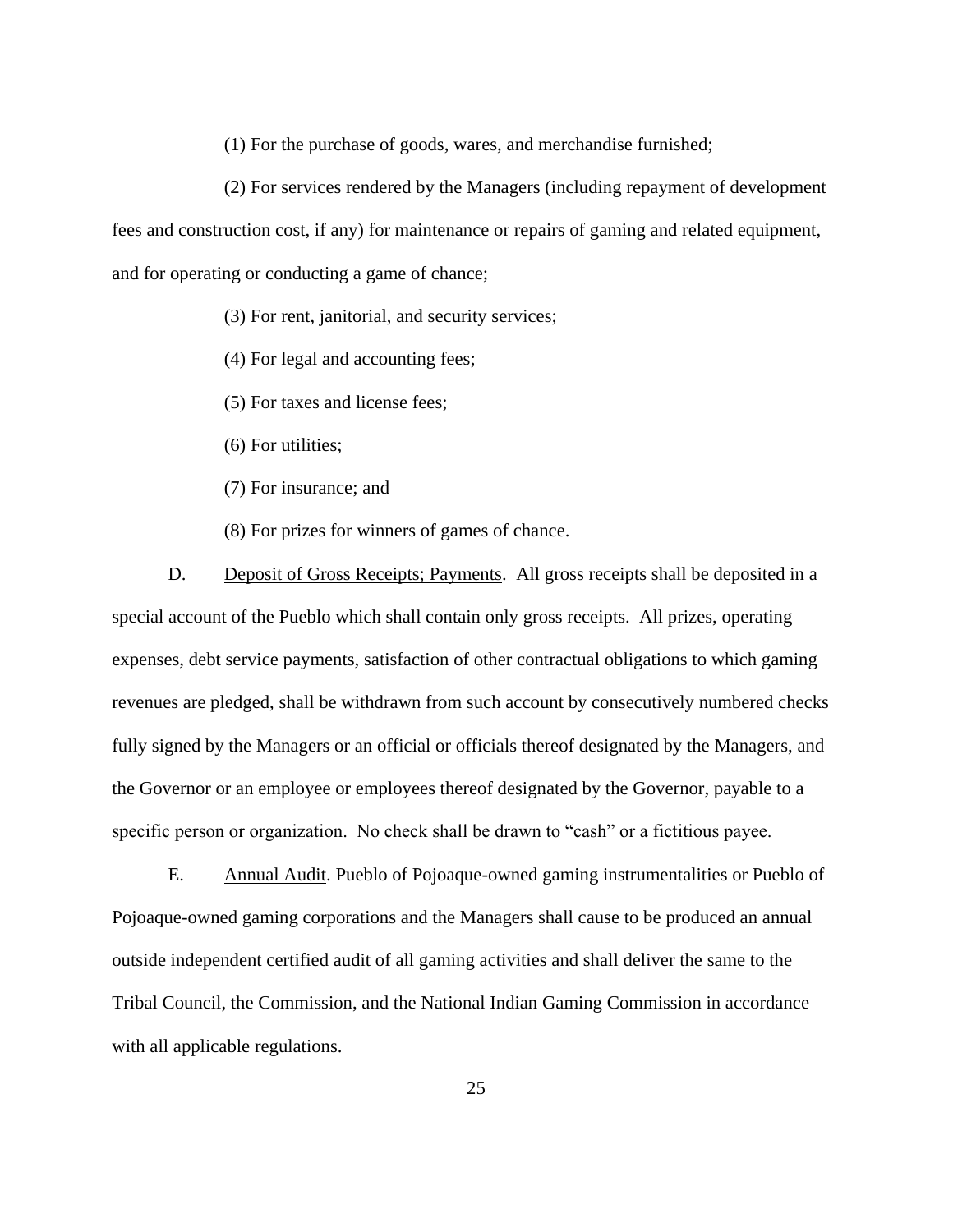<span id="page-32-0"></span>F. Audit of Contracts. Any contract for supplies, services, or merchandise in an amount greater than \$25,000 annually, except contracts for professional legal or accounting services, which contract relates to gaming activities, shall be subject to annual outside independent certified audits on the order of the Tribal Council or the Commission.

<span id="page-32-1"></span>G. Disposition of Net Revenues. The net revenues derived from games of chance shall be deposited into a specified fund by the Pueblo on a quarterly basis and shall not be used for purposes other than;

(1) To fund Pueblo governmental operations and programs;

(2) To provide for the general welfare of the Pueblo and its members; and

(3) To promote tribal economic development.

<span id="page-32-2"></span>H. Compliance with Internal Revenue Code. The Managers shall maintain a permanent record containing the name and address of each player who receives a prize if and as required by and in accordance with the Internal Revenue Code.

<span id="page-32-4"></span>10-8-10. Bingo and Class III Games.

<span id="page-32-3"></span>A. Bingo. Upon the Tribal Council's approval of a management contract, Pueblo of Pojoaque-owned gaming instrumentalities or Pueblo of Pojoaque-owned gaming corporations shall have authority to establish, equip, operate, and maintain a bingo operation on premises located at such places on the Pueblo of Pojoaque as the Tribal Council may designate.

<span id="page-32-5"></span>B. Provisions Applicable to Class III Activities.

(1) Gaming to be Conducted Pursuant to Compact. Any and all Class III Gaming Activities to be conducted on the Pueblo of Pojoaque shall be conducted in accordance with the Indian Gaming Regulatory Act, a Compact entered into between the Pueblo and the State of New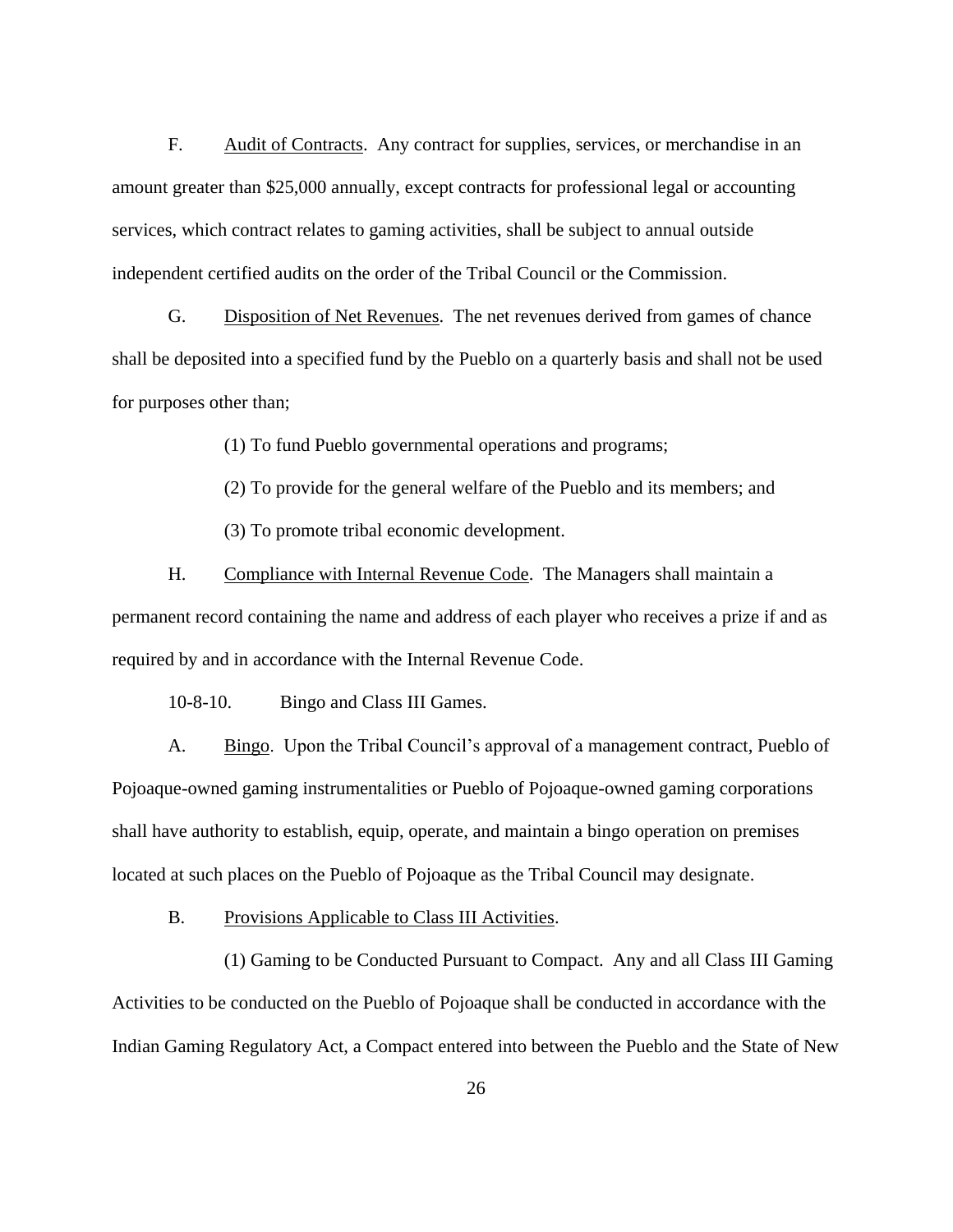Mexico and/or procedures approved by the Secretary of the Interior.

(2) Vendor Licensing. Any person, corporation, or other entity that has supplied or proposes to supply any gaming equipment or devices to any entity on the Pueblo of Pojoaque for use in conjunction with any Class III gaming activity must be licensed by the Commission and shall be subject to a full background investigation in accordance with the provisions of Section 10-8-7 of this Ordinance, and the Commission shall prescribe appropriate forms, procedures, and standards for such licensing.

(3) Class III Gaming Rules. The Commission shall have the authority to prescribe rules and procedures to govern any Class III gaming authorized to be conducted pursuant to this ordinance not inconsistent with the provisions of the Compact or with this Ordinance, as the Commission deems reasonable and appropriate.

<span id="page-33-0"></span>C. Action by the Governor. The Governor may, at his or her discretion and on his or her own behalf, based on reasonable grounds or on reliable complaint made, and after written notice giving Pueblo of Pojoaque-owned gaming instrumentalities or Pueblo of Pojoaque-owned gaming corporations and the Managers thirty (30) days to cure an alleged violation, seek such relief from the Tribal Court as is authorized in this Gaming Ordinance, against Pueblo of Pojoaque-owned gaming instrumentalities or Pueblo of Pojoaque-owned gaming corporations. The Managers or their primary management official, key employees, officers, directors, or employees having duties to perform respecting the operation and conduct of bingo and/or Class III gaming, as may be necessary in the judgment of the Governor for the proper enforcement of this Gaming Ordinance or any management contract.

<span id="page-33-1"></span>D. Designation of Officer In Charge. The Managers shall designate a person to be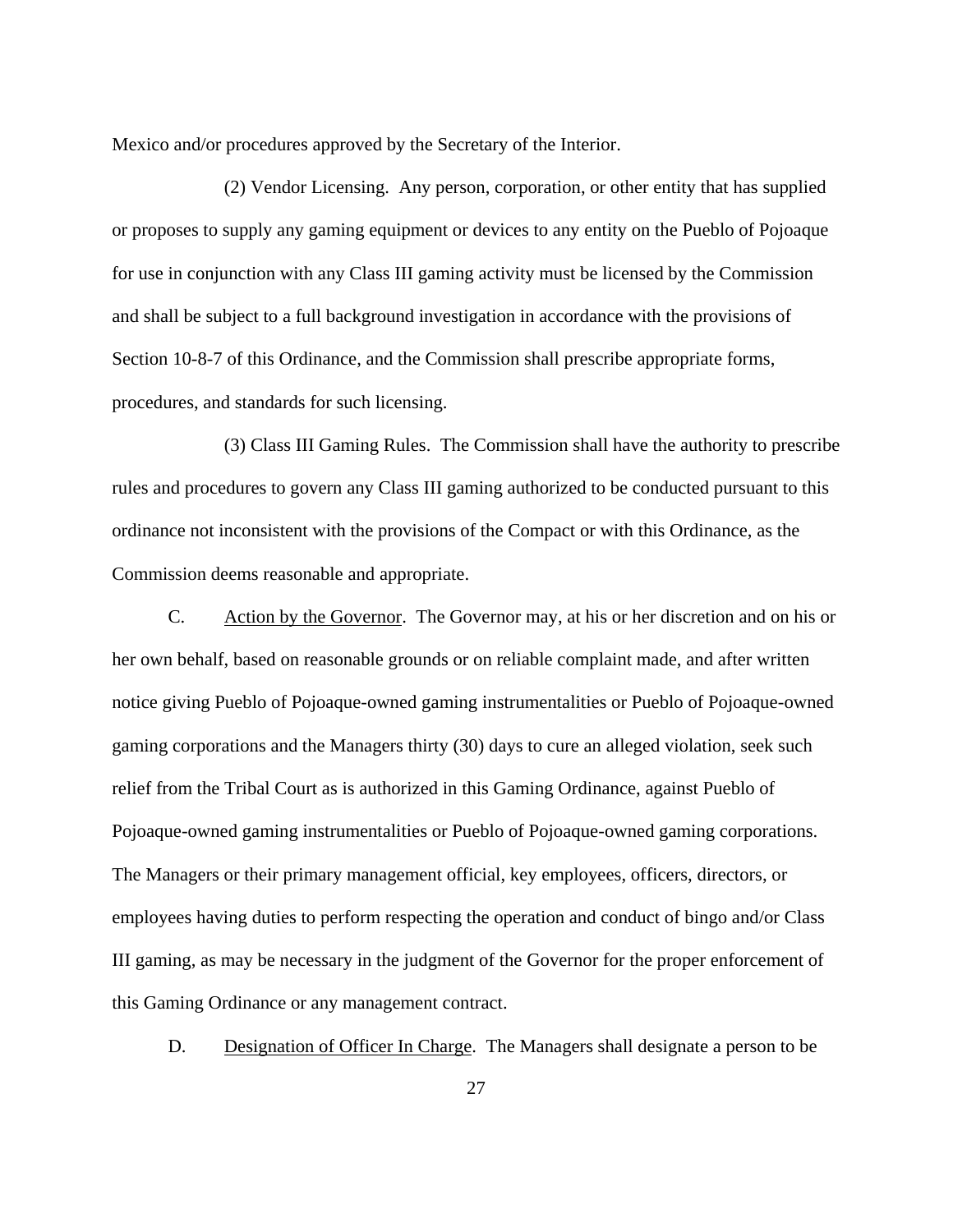the officer in charge for each occasion. The officer in charge shall be primarily responsible for the operation and conduct of bingo games or Class III Gaming on that occasion. The officer in charge must have obtained a license from the Commission at least ten (10) days prior to the occasion. The officer in charge shall supervise all activities on the occasion and shall be present on the premises continuously during the playing of bingo games or Class III Gaming and for a period of at least one (1) hour after the last bingo game of the occasion has been completed.

<span id="page-34-0"></span>E. Premises Open to Commission. Premises where any bingo game or Class III Gaming is being operated or conducted, or where it is intended that a bingo game or Class III Gaming will be operated or conducted, shall at all times be open to inspection by the Commission and its agents and employees.

<span id="page-34-1"></span>F. Merchandise Prizes. When any merchandise is awarded as a prize in a bingo game or Class III Gaming, the value of such merchandise shall be its current retail price. Merchandise awarded as a prize shall not be redeemable or convertible into cash, directly or indirectly.

<span id="page-34-2"></span>G. Usual Prices. Equipment, prizes, and supplies for games of chance shall not be purchased or sold at prices in excess of the usual price thereof.

<span id="page-34-3"></span>H. Limits on Prizes. The size of the prizes offered or given in any bingo game or Class III Gaming or on any occasion shall be subject to such limits as may be established by regulations duly promulgated by the Commission or a Tribal-State Compact entered into pursuant to Section 11(d) of the Indian Gaming Regulatory Act.

<span id="page-34-4"></span>I. Rules of Play for Bingo Games.

(1) The equipment used in playing bingo games and the method of play shall be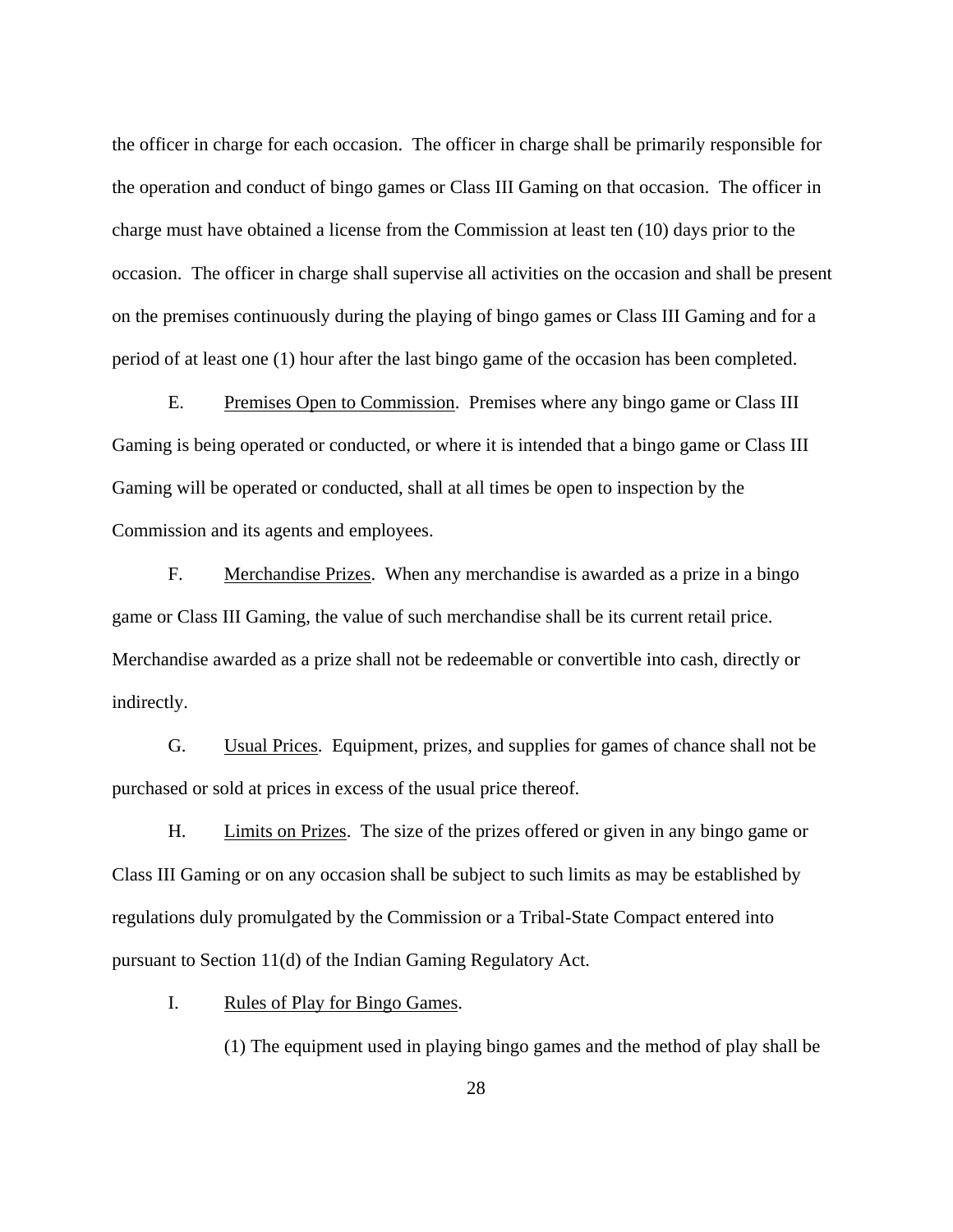such that each card shall have an equal opportunity to win. The objects or balls to be drawn shall be essentially the same as to size, shape, weight, balance, and all other characteristics that may influence their selection. All objects or balls shall be present in the receptacle before each game is begun. All numbers or designations drawn shall be announced plainly and clearly, and shall be audible or visible to all the players present including, where more than one room is used for any bingo game, all players present in each room. The receptacle, the caller, and the person removing the objects or balls from the receptacle must be visible to all the players at all times, except that where more than one room is used for any bingo game, the receptacle and the caller must be present in the room where the greatest number of players are present. The cards or sheets of the players shall be part of a deck, group, or series of cards, no two of which shall be alike, and which deck, group, or series shall not be so prepared or arranged as to prefer any card. The particular arrangement of numbers or designations required to be covered in order to win the game and the amount of the prize shall be plainly and clearly described, and audibly or visibly announced to the players immediately before each game is begun.

(2) Players Entitled to Verification. Any player shall be entitled to call for a verification of all numbers or designations drawn at the time a winner is determined, and for a verification of the objects or balls remaining in the receptacle and not yet drawn. The verification shall be made in the immediate presence of the officer in charge on the occasion.

(3) Players Required To Be Present. Only persons physically present on the premises where a bingo game is actually operated and conducted may participate as players in the game.

<span id="page-35-0"></span>J. Employees; Prohibition Against Employees Playing. All persons who operate or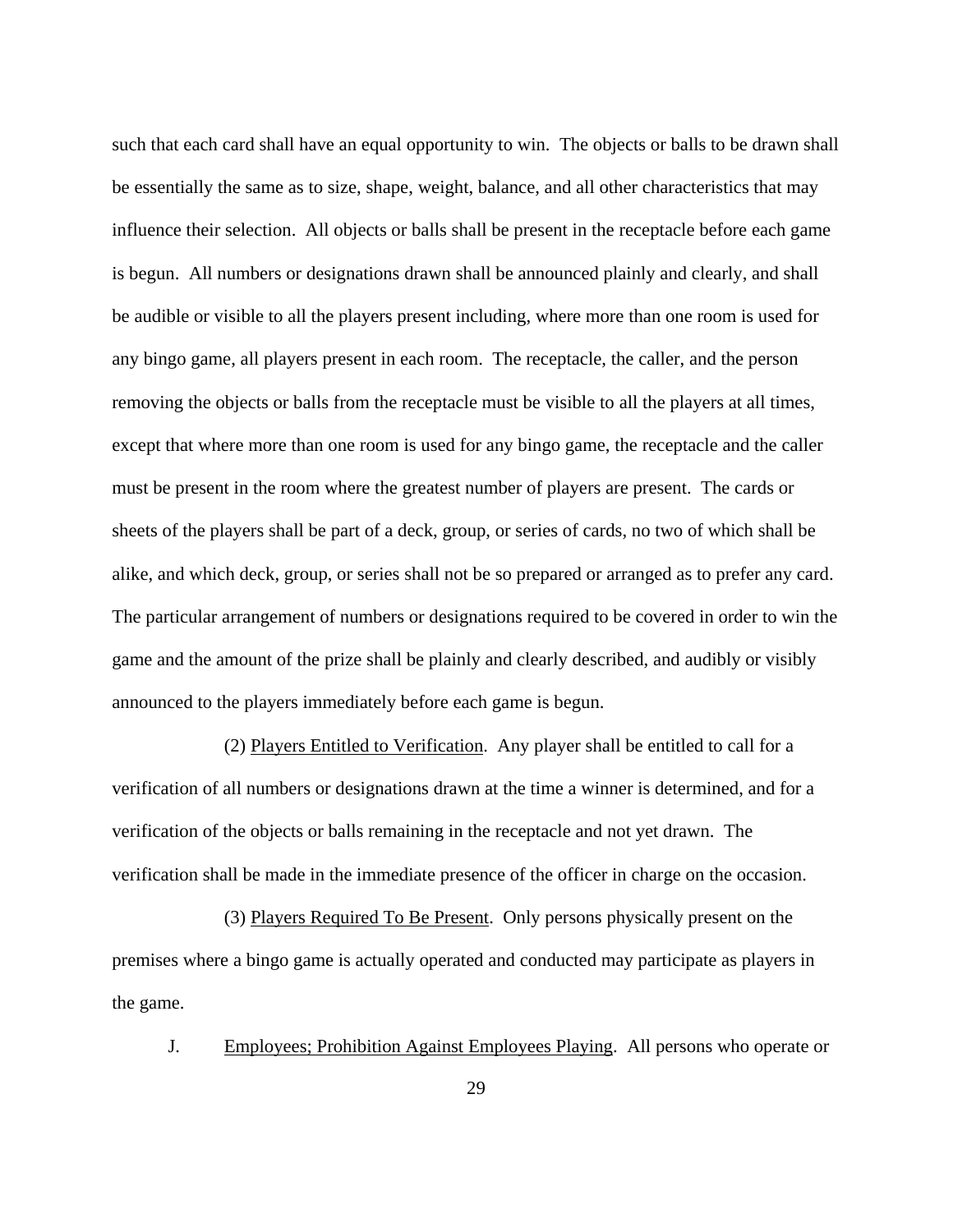conduct, or assist in operating or conducting, a bingo game or Class III gaming shall be employees of Pueblo of Pojoaque-owned gaming instrumentalities or Pueblo of Pojoaque-owned gaming corporations or the Managers shall wear legible tags evidencing their names and the legend of the Pueblo. The Commission shall establish policies to regulate the playing of bingo, Class II and Class III games by employees of Pueblo of Pojoaque-owned gaming instrumentalities or Pueblo of Pojoaque-owned gaming corporations. Under no circumstances shall surveillance employees be allowed to play any casino games.

<span id="page-36-0"></span>K. Qualification for Employment; Testing. Employees of Pueblo of Pojoaque-owned gaming instrumentalities or Pueblo of Pojoaque-owned gaming corporations and the Managers shall be of good moral character, shall not have been convicted of any gaming offense, and as a condition of their contract of employment, shall agree to any lawful means of testing for truthfulness, including but not limited to polygraph testing, at any time and without prior notice, concerning the handling, collection, and/or disbursement of gross receipts. No person shall be employed by Pueblo of Pojoaque-owned gaming instrumentalities or Pueblo of Pojoaque-owned gaming corporations or the Managers, whose prior activities, criminal record if any, reputation, habits, or associations pose a threat to the public interest or to the effective regulation and control of gaming, or create or enhance the dangers of unsuitable, unfair, or illegal practices, methods, and activities in the operation or conduct of gaming or the carrying on of the business and financial arrangements incidental thereto.

<span id="page-36-1"></span>L. Preference in Employment. Members of the Pueblo and their spouses and children shall receive preference in employment and advancement if they meet the qualifications for employment with Pueblo of Pojoaque-owned gaming instrumentalities or Pueblo of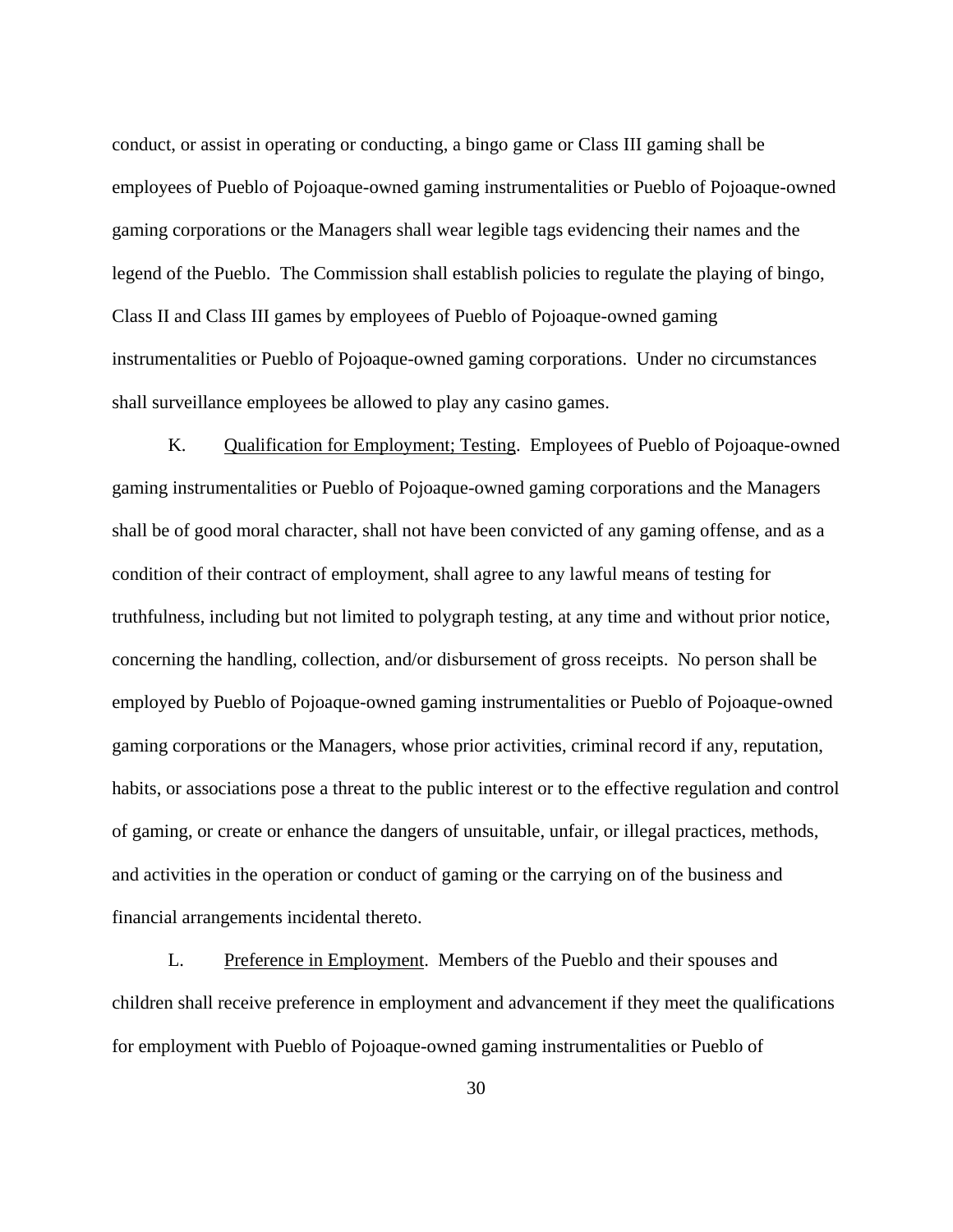Pojoaque-owned gaming corporations and the Managers.

<span id="page-37-0"></span>M. Personnel Policies. Pueblo of Pojoaque-owned gaming instrumentalities or Pueblo of Pojoaque-owned gaming corporations and the Managers shall adopt written personnel policies that shall be provided to each employee; these shall provide an informal grievance procedure and shall provide for an employee's right to receive a written statement of reason for dismissal in the event such employee is dismissed.

<span id="page-37-1"></span>N. Hiring and Training of Employees. Pueblo of Pojoaque-owned gaming instrumentalities or Pueblo of Pojoaque-owned gaming corporations and their Managers shall provide sufficient training to all employees and shall provide for employees who are members of the Pueblo training programs with specified timelines which will enable members of the Pueblo to acquire the experience and skills necessary to become Managers and supervisors in bingo games and Class III Gaming operated by Pueblo of Pojoaque-owned gaming instrumentalities or Pueblo of Pojoaque-owned gaming corporations.

<span id="page-37-2"></span>O. Expenses of Training Employees. The expense of providing training to members of the Pueblo and to their spouses and children shall be an operating expense of Pueblo of Pojoaque-owned gaming instrumentalities or Pueblo of Pojoaque-owned gaming corporations.

<span id="page-37-3"></span>P. Patron Disputes.

(1) Refusal to Pay Winnings. Whenever the Managers refuses payment of alleged winnings to a patron, the Managers and the patron are unable to resolve the dispute to the satisfaction of the patron and the dispute involves:

a. At least five hundred dollars (\$500), the Managers shall immediately notify the Commission, the Commission shall conduct whatever investigation it deems necessary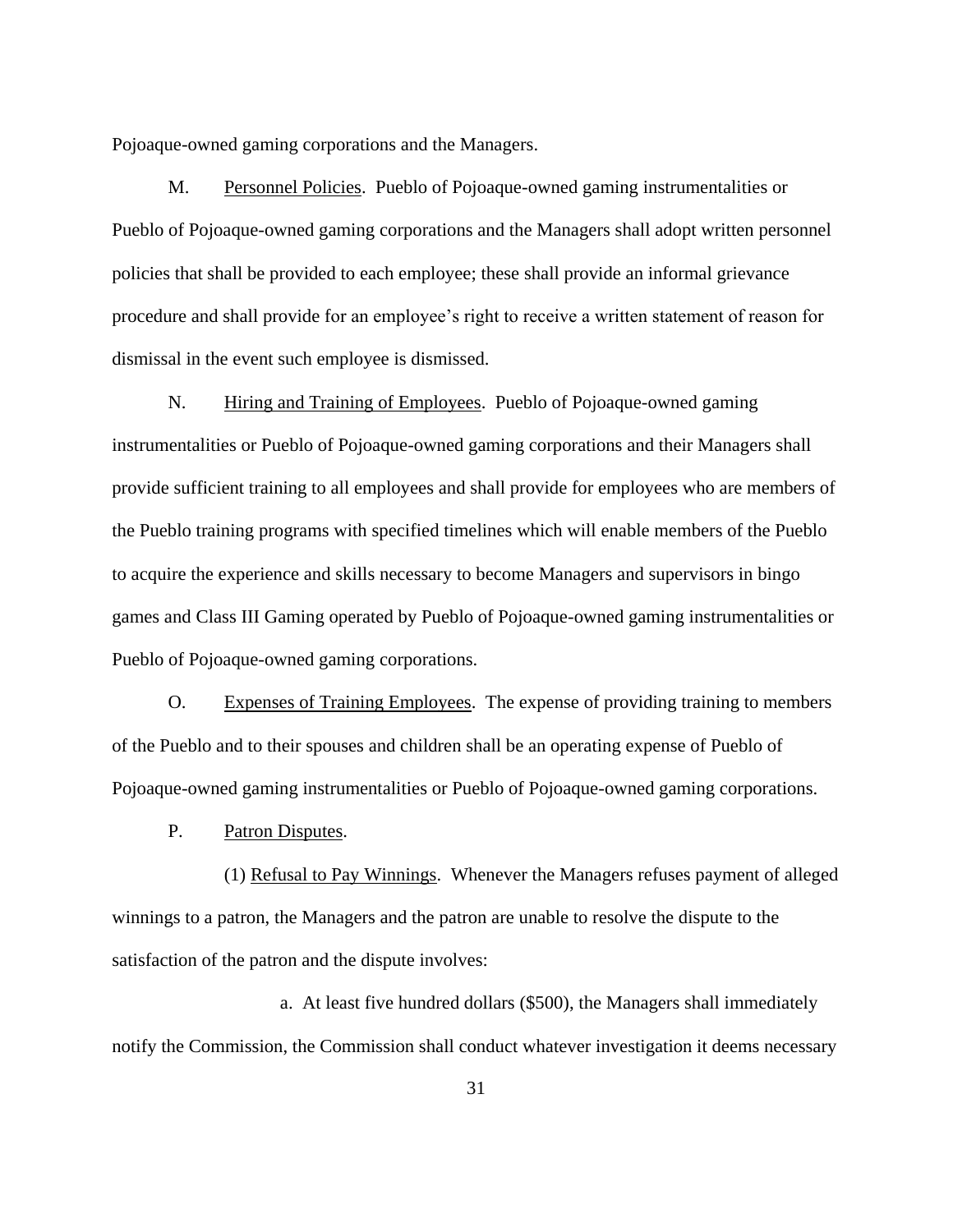and shall determine whether payment should be made; or

b. Less than five hundred dollars (\$500), the Managers shall inform the patron of his or her right to request that the Commission conduct an investigation. Upon request of the patron, the Commission shall conduct whatever investigation it deems necessary and shall determine whether payment should be made.

(2) Notice to Patron. The Commission shall mail written notice by certified mail, return receipt requested, to the Managers and the patron of the decision resolving the dispute within thirty (30) days after the date that the Commission first receives notification from the Managers or a request to conduct an investigation from the patron.

(3) Effective Date of Decision. The decision of the Commission is effective on the date it is received by the aggrieved party as reflected on the return receipt.

(4) Review of Decision. Within thirty (30) days after the date of receipt of the written decision, the aggrieved party may file a petition with the Commission requesting a review of the decision. The Commission may set a hearing on the matter or may make a decision based solely upon the prior decision and other documentation provided to it by the patron and the Managers. The Commission shall then issue a written decision and mail it to the parties. The decision of the Commission shall be final and binding upon the patron and the Managers and shall not be subject to judicial review, dispute resolution, or other legal action.

<span id="page-38-1"></span>10-8-11. Suspension or Revocation of License.

<span id="page-38-0"></span>A. Grounds for Suspension and Revocation. If a licensee makes a false statement in any application for a license, in any statement annexed thereto, or in any response to a request by the Commission for information; fails to keep sufficient books and records to substantiate the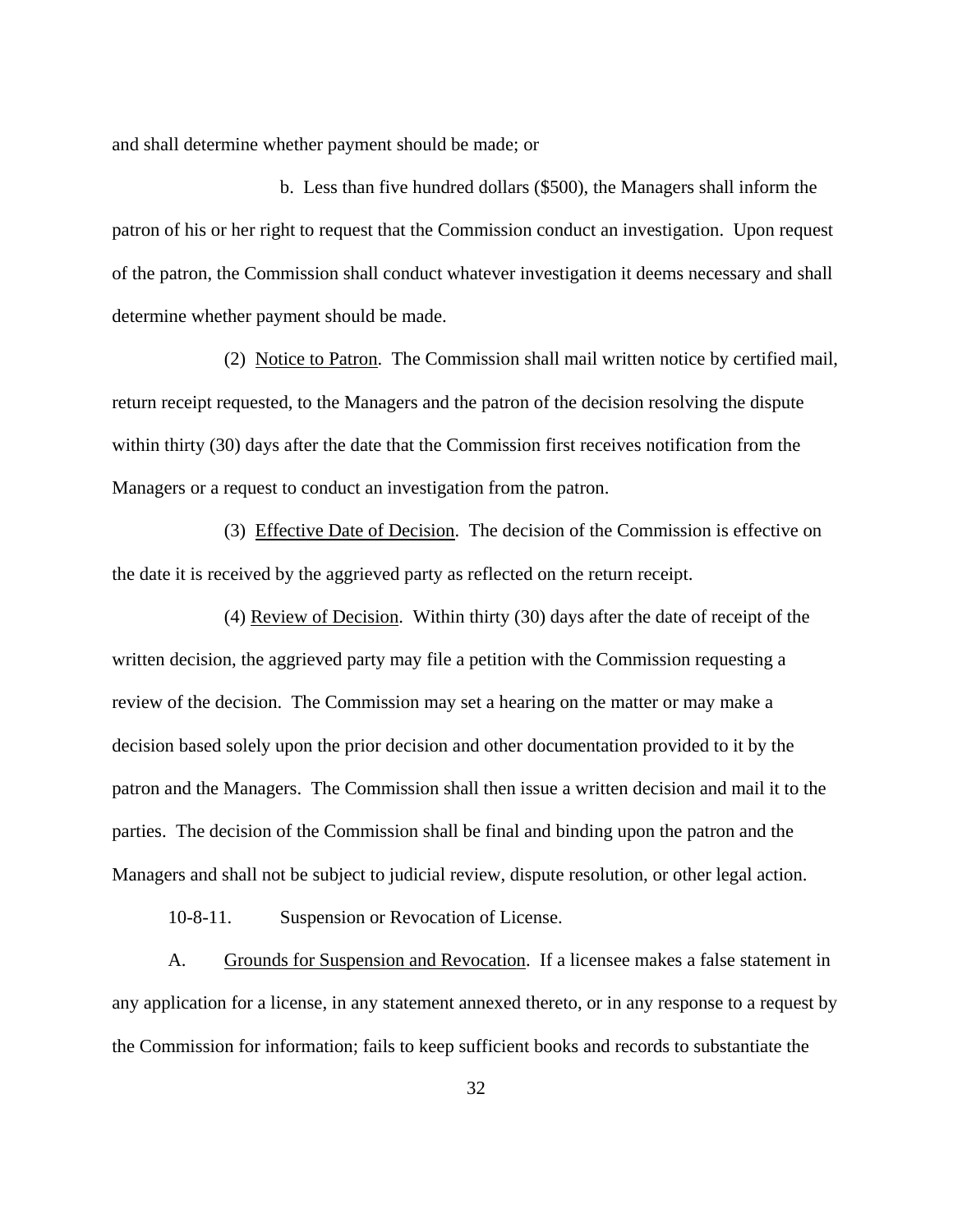reports required by this Gaming Ordinance; falsifies any books or records relating to any transaction connected with the operation or conduct of any game of chance; is convicted of any felony or gaming offense; interferes with or unduly influences or attempts to interfere or unduly to influence any decision or process of the government of the Pueblo relating to gaming; or deliberately or substantially fails to provide information to or answer relevant questions of the Commission or otherwise fails to comply with this Gaming Ordinance or the terms of any license granted pursuant hereto; or if the Commission receives reliable information from the National Indian Gaming Commission or any other source that the licensee does not meet the standards established in Subsection 10-8-7(E); his or her license may be suspended and, after notice and a hearing before the commission pursuant to this Section, such license may be revoked. This sanction is in addition to any other sanction that may be imposed under this Gaming Ordinance.

<span id="page-39-0"></span>B. Notice; Immediate Suspension. Proceeding to suspend or revoke a license shall be initiated by the Commission by serving a complaint upon the licensee. If in the commission's judgment, the public interest; the effective regulation and control of gaming; or the safe, fair, and honest operation and conduct of games of chance so require, the Commission may suspend a license immediately pending the holding of a hearing. Such an immediate suspension shall take effect upon service of the complaint upon the licensee.

<span id="page-39-1"></span>C. Contents of Complaint; Service. The complaint shall set forth the violation of this Gaming Ordinance which the Commission has reasonable cause to believe the licensee has committed. The Commission shall cause the complaint and notice of hearing to be served personally upon the licensee or any agent of the licensee, or to be sent by certified mail or overnight delivery to the licensee at the address shown upon the license. The complaint shall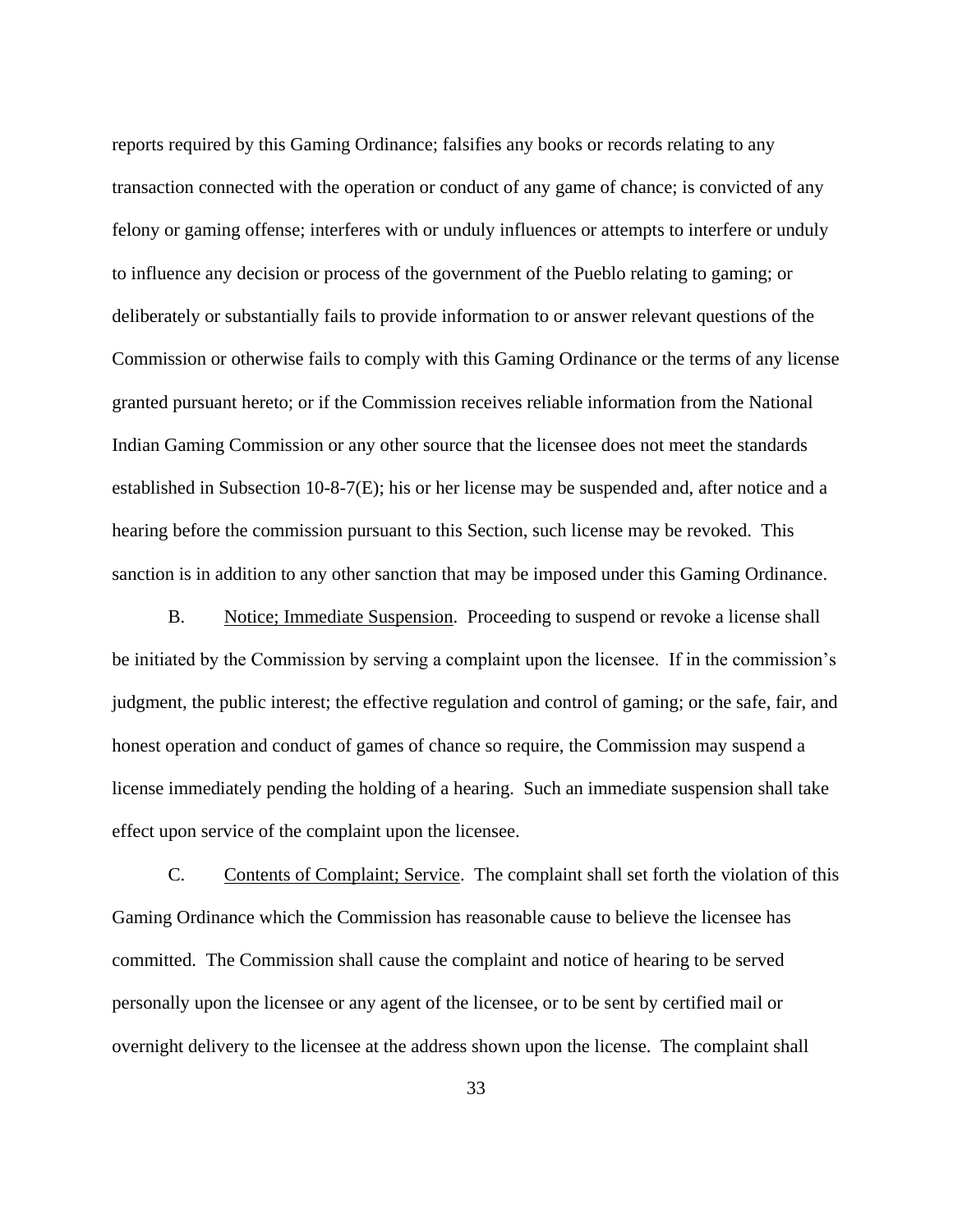notify the licensee of the place and date of a hearing, such date to be not less than twenty (20) days after the licensee receives a copy of the complaint.

<span id="page-40-0"></span>D. Answer; Subpoenas. Upon receipt of the complaint and notice of hearing, the licensee shall answer the complaint and shall inform the Commission whether the licensee desires to present evidence. The request of the licensee for good cause shown, or on its own motion, the Commission shall issue subpoenas for the attendance of witnesses and for the production of papers, books, records, and documents.

<span id="page-40-1"></span>E. Hearing; Written Decision. The hearing shall be held and concluded without unreasonable delay. The Commission shall hear the matter and make a decision in writing, including findings of fact in support of its decision. The Commission shall issue its decision within thirty (30) days of the hearing. The licensee shall be informed immediately of the decision and, in the event of a suspension or revocation of his or her license, or the effective date of the suspension or revocation.

<span id="page-40-2"></span>F. Surrender of License. When the Commission suspends or revokes a license, the licensee shall surrender the license to the Commission on or before the effective date of the suspension or revocation. No license shall be valid as of the effective date of the suspension or revocation, whether surrendered or not.

<span id="page-40-3"></span>G. Additional Sanctions. Upon its determination to suspend or revoke a license, the Commission, in addition to any other penalties that may be imposed, may declare the licensee ineligible to operate or conduct games of chance, to participate, directly or indirectly, in the operation or conduct of games of chance, or to apply for a license for a period not exceeding twelve (12) months. Such declaration of ineligibility may be extended to include any primary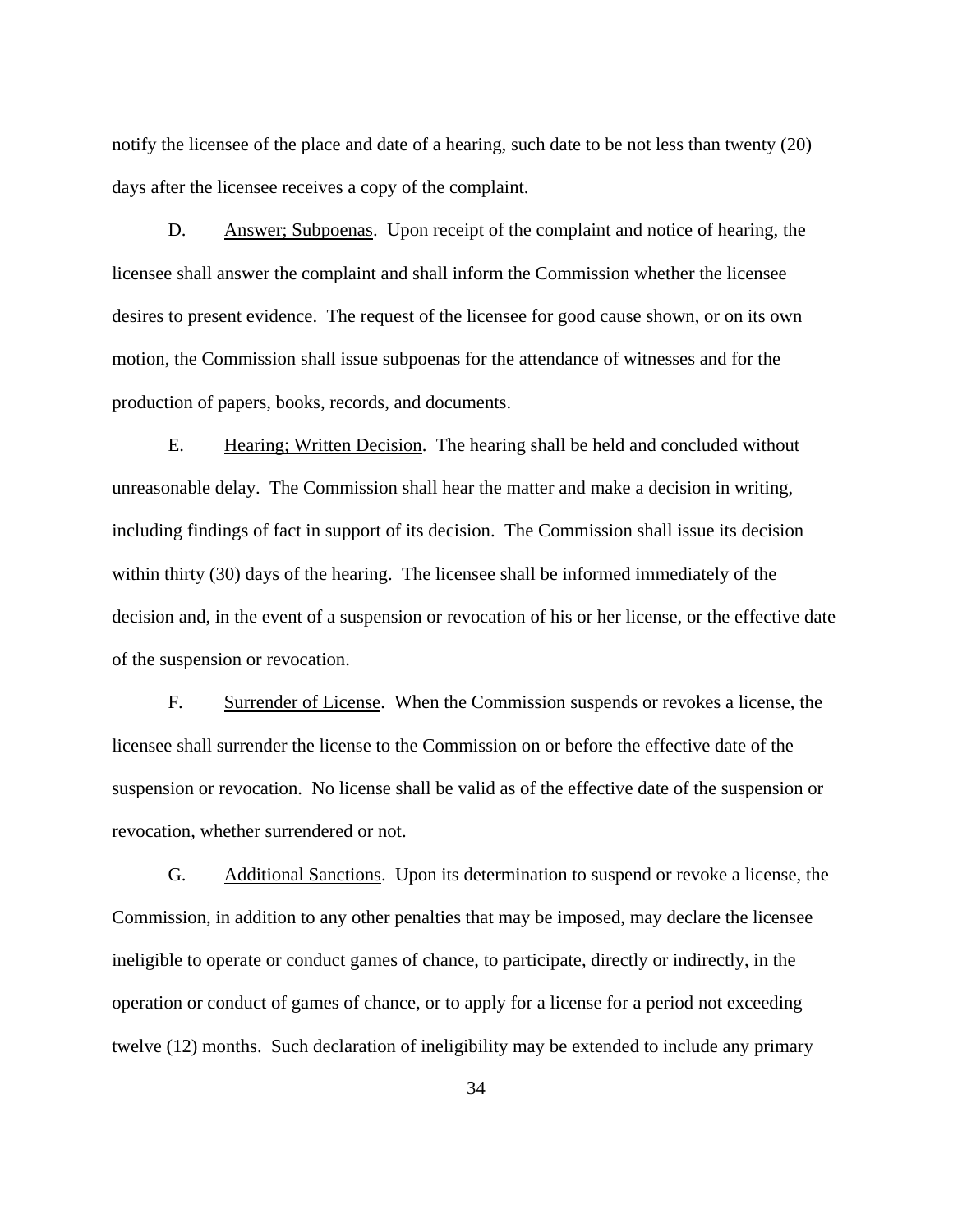management official, key employee, owners, officers, or directors of the licensee, and any of its subsidiary organizations, parent organizations, or affiliates.

<span id="page-41-0"></span>H. Appeal to Tribal Court. Any licensee aggrieved by a decision of the Commission, within thirty (30) days after receipt of a copy of the order of the Commission, may appeal the order to the Tribal Court, and the Tribal Court shall have jurisdiction to consider and resolve such appeal. The Tribal Court shall affirm the order of the Commission unless such order was entered in violation of due process, was arbitrary or capricious, or was otherwise in contravention of law. The Tribal Court may reverse, vacate, or modify the order of the Commission if the Tribal Court determines that the order was unlawful. In reaching its decision, the Tribal Court shall consider only such evidence relating to the order from which appeal is taken as appears in the records of the Commission and was available to the Commission at the time of its decision.

<span id="page-41-1"></span>I. Recusal of Commissioners; Appointment of Hearing Officer. Any Commissioner may recuse themselves from hearing and deciding a case concerning suspension or revocation of license. In the event that the entire Commission recuses themselves, the entire Commission shall appoint a hearing officer to hear and decide the case. The appointed hearing officer shall be a licensed attorney in any State, shall have knowledge of Federal Indian Law and Tribal Indian Law, shall have knowledge of the Indian Gaming Regulatory Act, and shall acquaint themselves with the Pueblo of Pojoaque Tribal Gaming Ordinance and Rules and Regulations.

<span id="page-41-3"></span>10-8-12. Enforcement; Jurisdiction; Subpoenas.

<span id="page-41-2"></span>A. Civil Remedies. Except as otherwise provided in this Gaming Ordinance, any person authorized to enforce this Gaming Ordinance may bring a civil action in the Tribal Court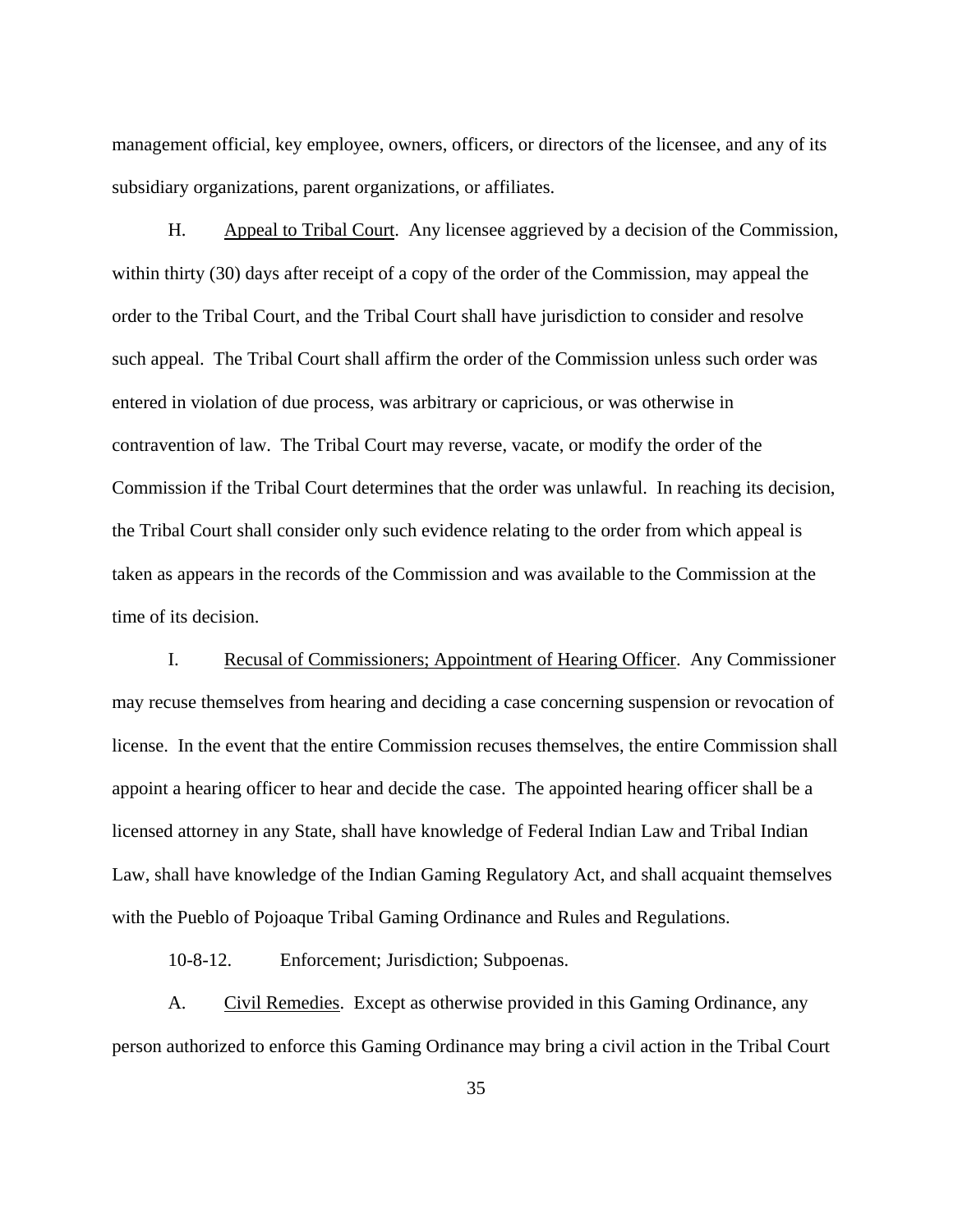against any person who violates this Gaming Ordinance or engages in an activity or activities prohibited herein and recover monetary damages, attorney fees, injunctive relief, and/or any other relief that is just and equitable under the circumstances from the Tribal Court. The Tribal Court may order a person who commits an intentional or willful violation to pay punitive damages, which shall be assessed in an amount not to exceed three (3) time the actual damages or one thousand dollars (\$1,000), whichever is greater. The Tribal Court may order a civil penalty not to exceed five thousand dollars (\$5,000) for each day that a violation occurs and for each separate violation. For good and sufficient cause found, the Tribal Court may exclude from the Pueblo of Pojoaque any person who engages in an activity or activities in violation of this Gaming Ordinance to the extent such exclusion is not inconsistent with the Code of the Pueblo. Any person who violates this Gaming Ordinance, or whose employees or agents in the course of their employment or agency violate this Gaming Ordinance, may have the right to engage in business on the Pueblo of Pojoaque suspended or terminated. Nothing in the Gaming Ordinance shall be construed to authorize or require the exercise of criminal jurisdiction over non-Indians except to the extent allowed by any applicable present or future Act of Congress or any applicable federal court decision.

<span id="page-42-0"></span>B. Tribal Court Jurisdiction. Except as otherwise provided in this Gaming Ordinance, the Tribal Court shall have exclusive jurisdiction over all matters concerning the administration and enforcement of this Gaming Ordinance; provided, however, that nothing in this Gaming Ordinance is intended nor shall it be interpreted to preclude prosecution in federal court pursuant to the Indian Gaming Regulatory Act, as may be amended from time to time, or any regulations promulgated thereunder, or any other applicable federal or tribal law.